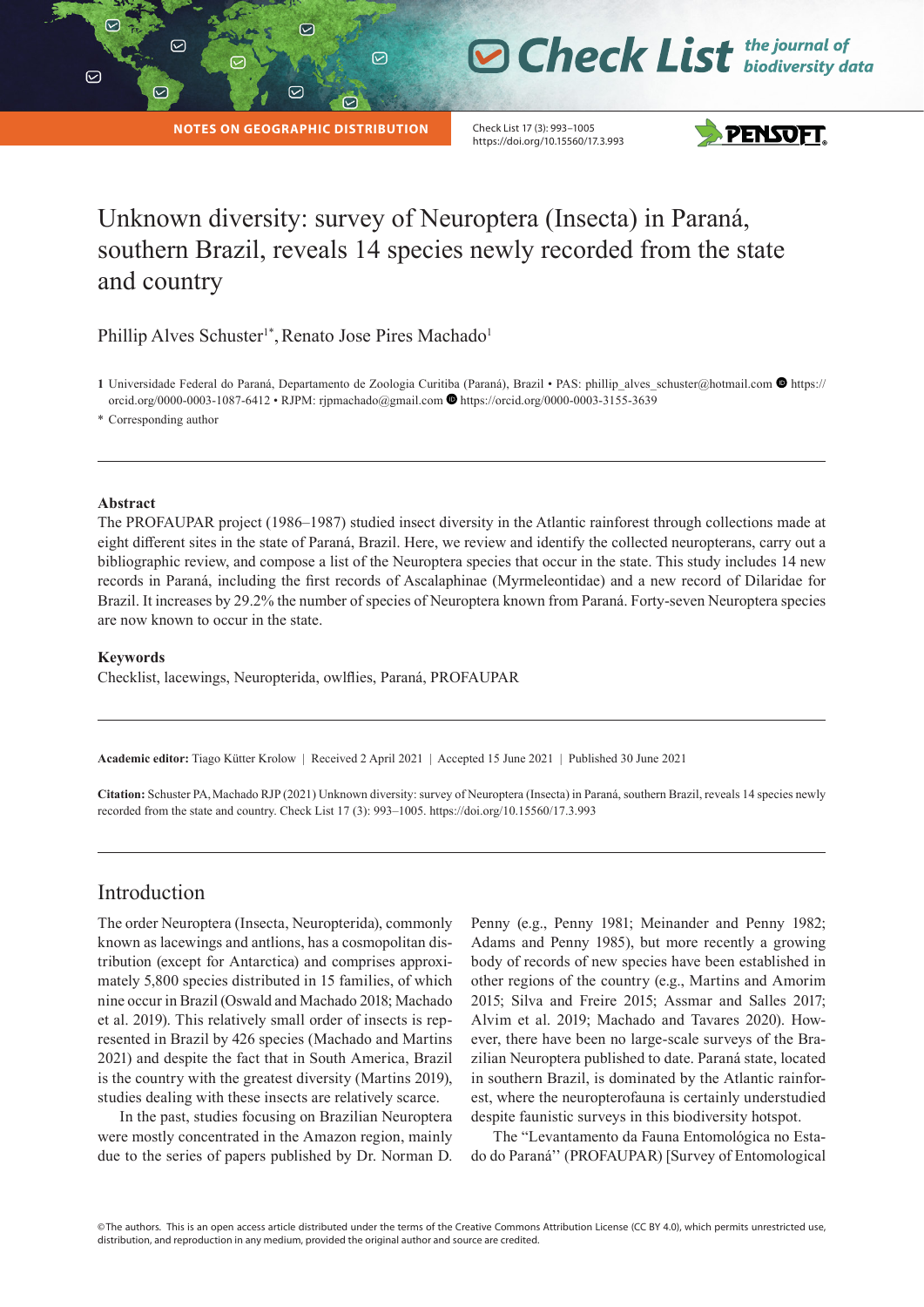Fauna in Paraná State] was a project conducted during a one-year period from 1986 to 1987 at eight collection sites on the coast and the three plateaus in the Paraná state (Marinoni and Dutra, 1991). A total of 2,470,160 specimens belonging to various orders of insects were collected (Marinoni and Dutra 1991), and the data on the fauna composition have been subsequently published by several authors studying insect groups such as Lepidoptera (Marinoni and Dutra 1996; Marinoni et al. 1997; Marinoni et al. 1999), Trichoptera (Marinoni and Almeida 2000), Diptera (Costacurta et al. 2003), Hymenoptera (Azevedo et al. 2006), and Coleoptera (Fernandes and Linzmeier 2012). The insect specimens collected during the project also allowed for the descriptions of new species, like the seed beetle *Amblycerus profaupar* Ribeiro-Costa, 2000 (Coleoptera, Bruchidae) (Ribeiro-Costa, 2000) and for the updating of the known distributions of other species (Turcatel et al. 2007; Fernandes and Linzmeier 2012).

The PROFAUPAR project was, and still is, the only large-scale study to sample the order Neuroptera in the Paraná state. However, the data on this order has not yet been published, which was mainly due to the absence of a specialist in the group in Brazil. Recently we had access to the lacewing material in the PROFAUPAR samples. This material was identified and found to include several species newly recorded from Paraná. Thus, we present a list of these species new for the state and including a species recorded from Brazil for the first time. These data include important information on the biodiversity of Neuroptera in the Paraná and will assist in future studies.

## Methods

The insects were collected in eight localities in the state of Paraná (Fig. 1) between August 1986 and July 1987 using the "ESALQ" light trap (Marinoni and Dutra 1991). The samples were taken every two weeks, preserved in 70% ethanol, and stored in the Entomological Collection Padre Jesus Santiago Moure (DZUP) housed at the Universidade Federal do Paraná, Brazil. Detailed descriptions of the collection localities (floristics, climate, and phytogeographic classification) were described by Marinoni and Dutra (1991). The locations of the eight sampled areas are indicated in the map (Fig. 1), which was built using Simplemappr (Shorthouse 2010).

Only adults were collected, and these insects were studied with a stereomicroscope to observe the external anatomy and terminalia, and were identified at the lowest possible taxonomic level with the help of dichotomous keys for the respective groups (Osmylidae: Martins et al. 2019; Mantispidae: Machado and Rafael 2010a; Chrysopidae: Freitas and Penny 2001; Breitkreuz 2018; Myrmeleontidae: van der Weele 1908; Navás 1912; Penny 1981; Stange 1994; Ábrahám 2013; Hemerobiidae: Penny and Monserrat 1983; Dilaridae: Adams 1970; Machado and Rafael 2010b; Sisyridae: Assmar and Salles 2017; Coniopterygidae: Martins and Amorim 2016). Terminology follows Aspöck and Aspöck (2008) for genitalia and Breitkreuz et al. (2017) for the wing venation. Due to difficulties with identification, such as the fragility of the material preserved in alcohol for years, and taxonomic problems within some groups, some insects were not identified to species. We also carried out a bibliographic



Figure 1. Map of Brazil (left) and Paraná state (right) with the sampled locates of the PROFAUPAR. Antonina (25°28'00"S, 048°50'00"W); São José dos Pinhais (25°34'00"S, 049°01'00"W); Colombo (25°20'00"S, 049°14'00"W); Ponta Grossa (25°13'02"S, 050°02'14"W); Telêmaco Borba (24°17'00"S, 050°37'00"W); Guarapuava (25°40'00"S, 052°01'00"W); Jundiaí do Sul (23°26'00"S, 050°16'00"W); Fênix (23°54'51"S, 051°57'45"W).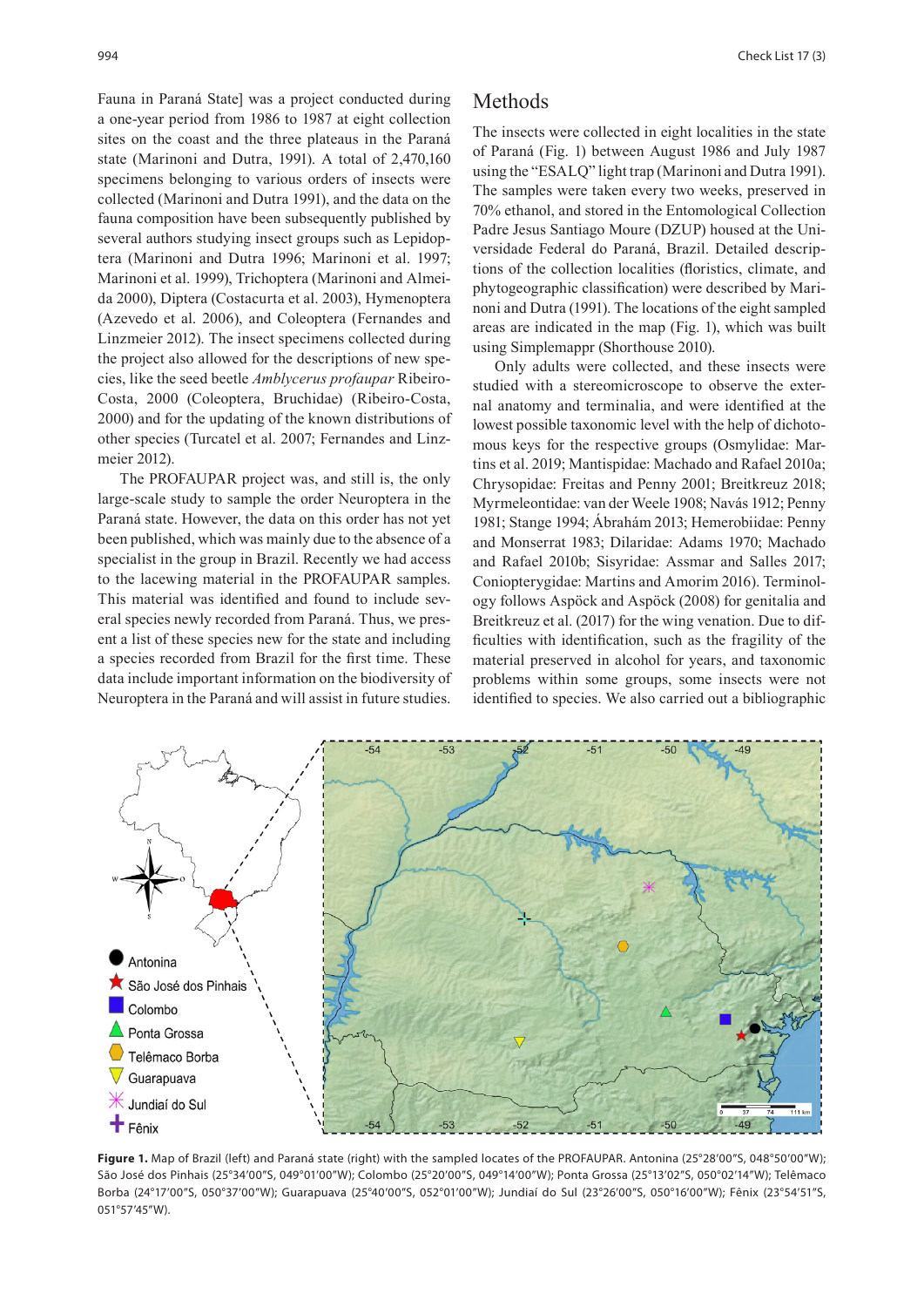review of the species known to occur in Paraná; this was based on the "Catálago Taxonômico da Fauna do Brasil" (Machado and Martins 2021) and additional literature.

## Results

During the project 256 insects of the order Neuroptera were collected. The most abundant families were Sisyridae (*n* = 76; 29.68%), Chrysopidae (*n* = 60; 23.43%), Hemerobiidae  $n = 54$ ; 21.09%), and Myrmeleontidae ( $n =$ 46; 17.96%) (Appendix, Table A1). Previous to this study, only 34 species of Neuroptera were known to occur in Paraná (Table 1), but with the new data provided here, we add 14 additional species in the state and one additional species in Brazil.

### **Newly recorded species in Paraná**

Order Neuroptera Linnaeus, 1758 Family Chrysopidae Schneider, 1851 Subfamily Nothochrysinae Navás, 1910 Genus *Asthenochrysa* Adams & Penny, 1992

#### *Asthenochrysa* **sp.**

**Material examined.** BRAZIL – **Paraná** • Fênix, Reserva Estadual Vila Rica (ITCF); 23°54'51"S, 051°57'45"W; 02.XI.1986; RC Marinoni and RRC Dutra leg.; light trap; 1 ♀; DZUP 381713; PROFAUPAR.

**Identification.** Three genera of Nothochrysinae occur in South America: *Asthenochrysa*, *Leptochrysa* Adams & Penny, 1992, and *Nothochrysa* McLachlan, 1868 (Tauber 2019). According to Adams & Penny (1992), *Asthenochrysa* can be identified by having antennae with the flagellar segments with five setal rows and by the lack of fusion of the second and third anal veins of the forewing. *Asthenochrysa* differs from *Leptochrysa* by the geographic distribution and the absence of uniquely narrow wings, rectangular gradate cells, and a distinctive intramedian cell, which make this genus distinct from other Nothochrysinae. *Asthenochrysa* can be separated from *Nothochrysa* by its geographic distribution; the latter has a single species in Chile (Tauber 2019). *Asthenochrysa* larvae are still unknown (Tauber 2019).

**Comments.** The specimen reported here most likely belongs to *A. viridula* (Adams, 1978), the only species described for the genus and the only nothochrysine species known from Brazil. However, specific identification is made difficult because it is based on the male terminalia. *Asthenochrysa* was included by Machado and Martins (2021) in a catalog of Neuroptera from the state, but this was based on personal observations of the researchers responsible for updating the "Catálogo Taxonômico da Fauna do Brasil" (C. Martins pers. comm.). Thus, the material examined here represents the first fully documented record from the state.

Subfamily Chrysopinae Schneider, 1851 Tribe Belonopterygini Navás, 1913 Genus *Nacarina* Navás, 1915

#### *Nacarina sagitta* **de Freitas & Penny, 2001**

**Material examined.** BRAZIL – **Paraná** • Fênix, Reserva Estd. de Vila Rica (ITCF); 23°54'51"S, 051°57'45"W; 04.X.1986, 02.XI.1986, 29.XI.1986; 3  $\varphi$  and 3  $\varphi$ , DZUP 381739; DZUP 381740, DZUP 381742; RC Marinoni and RRC Dutra leg.; light trap; PROFAUPAR • Telêmaco Borba, Reserva Biológica Klabin; 24°17'00"S, 050°37′00"W; 29.III.1987; 1 3; DZUP 381738; RC Marinoni and RRC Dutra leg.; light trap; PROFAUPAR.

**Identification.** The specimens were identified by the combination of the following characters: apical segment of maxillary palps tubular, head without dark markings, and genital characteristics as presented in Freitas and Penny (2001).

**Comments.** According to Freitas and Penny (2001), *Nacarina* is the most common genus of the tribe Belonopterygini, with most species of the genus distributed in South America.

**Updated distribution in Brazil.** Paraná, São Paulo.

Tribe Chrysopini Schneider, 1851 Genus *Plesiochrysa* Adams, 1982

#### *Plesiochrysa brasiliensis* **(Schneider, 1851)**

**Material examined.** BRAZIL – **Paraná** • Fênix, Reserva Estd. de Vila Rica (ITCF); 23°54'51"S, 051°57'45"W; 02.XI.1986; 1  $\Diamond$ ; DZUP 381737; RC Marinoni and RRC Dutra leg.; light trap; PROFAUPAR • Ponta Grossa, Vila Velha res. IAPAR BR 376; 25°13'02"S, 050°02'14"W; 01.I.1987; 1  $\Diamond$ ; DZUP 381735; RC Marinoni and RRC Dutra leg.; light trap; PROFAUPAR.

**Identification.** The genus is recognized by the presence of red spots on the pronotum and externally visible genital characteristics as shown by Freitas and Penny (2001). This species can be recognized principally by the pale antennal flagellum and the equal width and length of the pronotum, which has the lateral spots separated.

**Comments.** *Plesiochrysa* contains four species in Brazil (Machado and Martins 2021) and none had been recorded from Paraná until now. Tauber et al. (2001) described the biology and immature stages of *P. brasiliensis*.

**Updated distribution in Brazil.** Amazonas, Distrito Federal, Maranhão, Minas Gerais, Pará, Paraná, Rio de Janeiro, São Paulo, Santa Catarina.

Family Coniopterygidae Burmeister, 1839 Subfamily Coniopteryginae Burmeister, 1839 Tribe Coniopterygini Burmeister, 1839 Genus *Coniopteryx* Curtis, 1834 Subgenus *Scotoconiopteryx* Meinander, 1972

*Coniopteryx* **(***Scotoconiopteryx***)** *tucumana* **Navás, 1930 Materials examined.** BRAZIL – **Paraná** • São José dos

**Updated distribution in Brazil.** Paraná.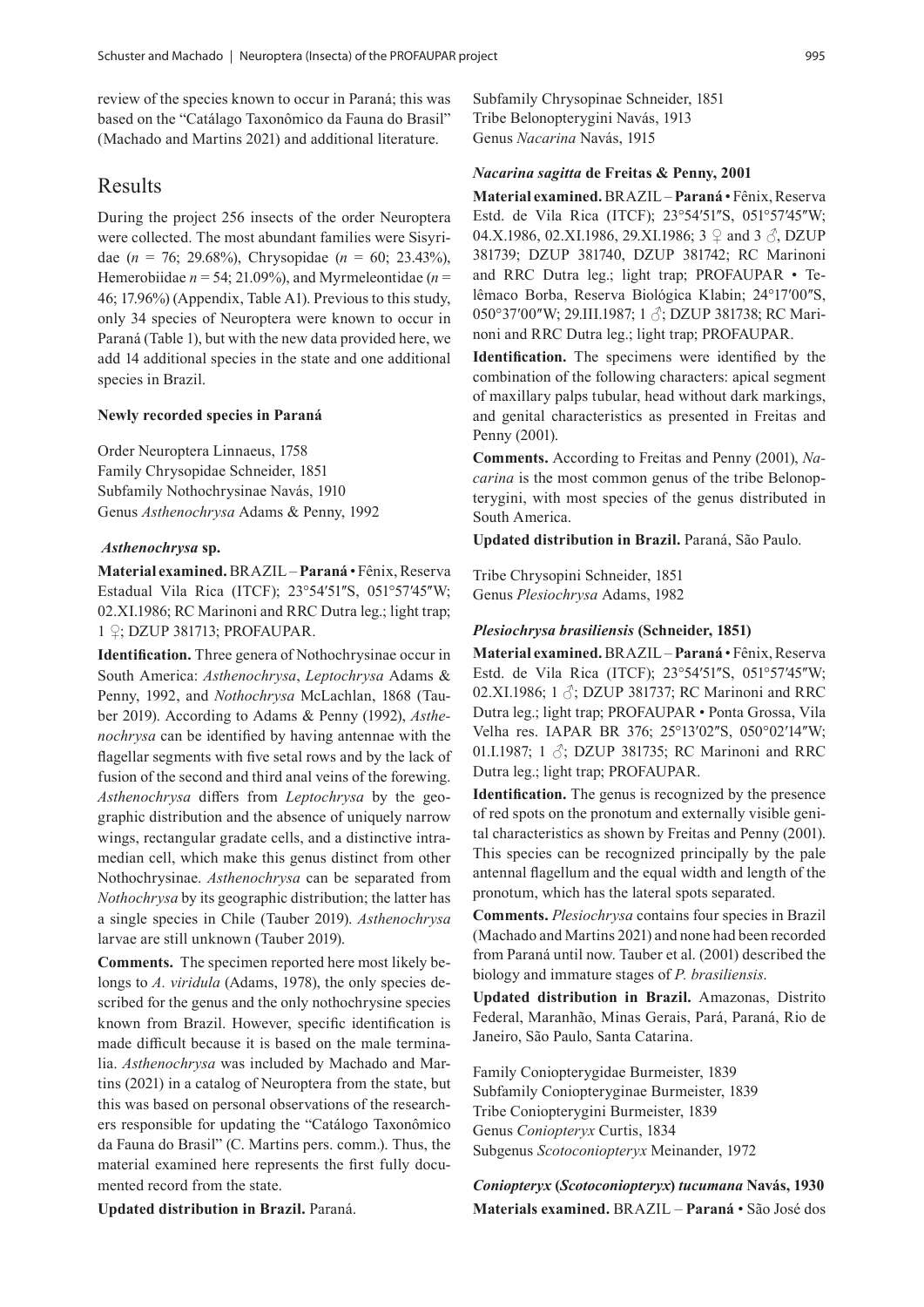Table 1. Neuroptera recorded from the state of Paraná, Brazil, and the main source of occurrence information. Genera and species indicated with an asterisk (\*) represent new records for the state of Paraná, two asterisks (\*\*) represent new records for Brazil.

| Taxon                                                                        | Locality                                                                                                        | Sources                                                   |
|------------------------------------------------------------------------------|-----------------------------------------------------------------------------------------------------------------|-----------------------------------------------------------|
| Chrysopidae                                                                  |                                                                                                                 |                                                           |
| Asthenochrysa Adams & Penny, 1992*                                           | Fênix                                                                                                           | This study                                                |
| Chrysoperla externa (Hagen, 1861)                                            | Rio Negro                                                                                                       | Cardoso et al. 2003                                       |
| Ceraeochrysa acmon Penny, 1998                                               | Foz do Iguaçu                                                                                                   | de Freitas et al. 2009                                    |
| Chrysopodes hagenorum Tauber et al., 2012                                    | Foz do Iguaçu                                                                                                   | Tauber et al. 2012                                        |
| Leucochrysa (Nodita) intermedia (Schneider, 1851)                            | Rio Negro                                                                                                       | Cardoso et al. 2003                                       |
| Leucochrysa (Nodita) vieirana Navás, 1913                                    | <b>Rio Negro</b>                                                                                                | Cardoso et al. 2003                                       |
| Nacarina sagitta de Freitas & Penny, 2001*                                   | Fênix, Telêmaco Borba                                                                                           | This study                                                |
| Plesiochrysa sp. Adams, 1982 *                                               | Fênix, Jundiaí do Sul, São José dos Pinhais, Guarapuava.                                                        | This study                                                |
| Plesiochrysa brasiliensis (Schneider, 1851) *                                | Fênix, Ponta Grossa                                                                                             | This study                                                |
| Coniopterygidae                                                              |                                                                                                                 |                                                           |
| Coniopteryx (Xeroconiopteryx) paranana Meinander, 1990                       | Curitiba                                                                                                        | Meinander 1990                                            |
| Coniopteryx (Coniopteryx) Meinander, 1972                                    | Curitiba                                                                                                        | Meinander 1990.                                           |
| Coniopteryx (Scotoconiopteryx) tucumana Navás, 1930*                         | São José dos Pinhais                                                                                            | This study                                                |
| <b>Dilaridae</b>                                                             |                                                                                                                 |                                                           |
| Nallachius limai Adams, 1970                                                 | Piraquara, Tijuca do Sul, Tiról das Torres                                                                      | Machado and Rafael 2010b                                  |
| Nallachius reductus Carpenter, 1947**                                        | Fênix                                                                                                           | This study                                                |
| Hemerobiidae                                                                 |                                                                                                                 |                                                           |
| Hemerobius bolivari Banks, 1910                                              | São Mateus do Sul                                                                                               | Lara and Perioto 2003; Lara and Perioto 2016              |
| Hemerobius domingensis Banks, 1941                                           | Cascavel                                                                                                        | Lara and Perioto 2003; Lara and Perioto 2016              |
| Hemerobius gaitoi Monserrat, 1996                                            | Terra Boa                                                                                                       | Monserrat 1996                                            |
| Megalomus impudicus (Gerstaecker, 1888)                                      | Paraná                                                                                                          | Lara and Perioto 2016                                     |
| Nusalala ilusionata Monserrat, 2004                                          | Paraná                                                                                                          | Lara and Perioto 2016                                     |
| Nusalala tessellata (Gerstaecker, 1888)                                      | Cascavel, São Matheus do Sul                                                                                    | Lara and Freitas 2003                                     |
| Sympherobius sp. Banks, 1905*                                                | Colombo                                                                                                         | This study                                                |
| Mantispidae                                                                  |                                                                                                                 |                                                           |
| Anchieta fumosella (Westwood, 1867)                                          | Campo Largo, Ponta Grossa, Fênix                                                                                | Carvalho and Corseuil 1991; Alvim et al. 2019; this study |
| Climaciella semihyalina (Le Peletier & Audinet-Serville, 1825)               | Guaraúna (Teixeira Soares)                                                                                      | Penny and da Costa 1983                                   |
| Dicromantispa gracilis (Erichson, 1839)                                      | Colombo                                                                                                         | Machado and Rafael 2010a                                  |
| Dicromantispa synapsis Hoffman, 2002                                         | Fênix, Tijucas do Sul, Guaratuba, Pontal do Itararé                                                             | Machado and Rafael 2010a                                  |
| Entanoneura batesella (Westwood, 1867)                                       | Guaraúna (Teixeira Soares)                                                                                      | Penny and da Costa 1983                                   |
| Gerstaeckerella gigantea Enderlein, 1910                                     | Guaraúna (Teixeira Soares)                                                                                      | Penny and da Costa 1983                                   |
| Gerstaeckerella irrorata (Erichson, 1839)                                    | Guaraúna (Teixeira Soares)                                                                                      | Penny and da Costa 1983                                   |
| Leptomantispa ariasi (Penny, 1982)                                           | <b>Morretes</b>                                                                                                 | Machado and Rafael 2010a                                  |
| Leptomantispa axillaris (Navás, 1908)                                        | Campo do Tenente                                                                                                | Machado and Rafael 2010a                                  |
| Paramantispa ambusta (Erichson, 1839)                                        | Ponta Grossa, Lapa                                                                                              | Penny and da Costa 1983                                   |
| Paramantispa prolixa (Erichson, 1839)                                        | Curitiba, Lapa, Vila Velha, Quatro Barras                                                                       | Penny and da Costa 1983                                   |
| Trichoscelia varia (Walker, 1853)                                            | Ponta Grossa                                                                                                    | Carvalho and Corseuil 1991.                               |
| Zeugomantispa compellens (Walker, 1860)                                      | Morretes                                                                                                        | Machado and Rafael 2010a                                  |
| Zeugomantispa virescens (Rambur, 1842)                                       | Jaguariaíva, Castro, Morretes, Rio Nhundiaquara                                                                 | Machado and Rafael 2010a; this study                      |
| Myrmeleontidae                                                               |                                                                                                                 |                                                           |
| Amoea chlorops (Blanchard, 1845) *                                           | Guarapuava                                                                                                      | This study                                                |
| Argentoleon irrigatus Gerstaecker, 1893 *                                    | Colombo                                                                                                         | This study                                                |
| Ascalorphne macrocerca (Burmeister, 1839) *                                  | Fênix, São José dos Pinhais, Ponta Grossa, Telêmaco<br><b>Borba</b>                                             | This study                                                |
| Cordulecerus alopecinus (Burmeister, 1839)*                                  | Fênix                                                                                                           | This study                                                |
| Glenurus peculiaris (Walker, 1860)                                           | Foz do Iguaçu, Morretes, Rolândia                                                                               | Machado 2020                                              |
| Haploglenius costatus (Burmeister, 1839) *                                   | Fênix, Antonina, Ponta Grossa, Colombo, São José dos<br>Pinhais, Guarapuava, Telêmaco Borba                     | This study                                                |
| Myrmeleon (Myrmeleon) pallidipes Banks, 1920                                 | Jaguariaíva                                                                                                     | Navás 1923                                                |
| Navasoleon brasiliensis Miller, 2018                                         | Virmond                                                                                                         | Stange and Miller 2018                                    |
| <b>Osmylidae</b>                                                             |                                                                                                                 |                                                           |
| <i>Isostenosmylus barbatus</i> Martins, Ardila-Camacho, Flint & Stange, 2019 | Ponta Grossa, São José dos Pinhais                                                                              | Martins et al. 2019                                       |
| Isostenosmylus pulverulentus (Gerstaecker, 1894)                             | Curitiba, Campina Grande do Sul, Ponta Grossa, São José<br>dos Pinhais, Paranaguá, Quatro Barras, Prudentópolis | Martins et al. 2019, This study                           |
| Sisyridae                                                                    |                                                                                                                 |                                                           |
| Climacia insolita Flint, 1998                                                | Guarapuava, Prudentópolis, Telêmaco Borba                                                                       | Flint (1998); this study                                  |
| Climacia triplehorni Flint, 1998*                                            | Guarapuava, Telêmaco Borba, Ponta Grossa                                                                        | This study                                                |
| Sisyra apicalis Banks, 1908*                                                 | Guarapuava, Telêmaco Borba                                                                                      | This study                                                |
|                                                                              |                                                                                                                 |                                                           |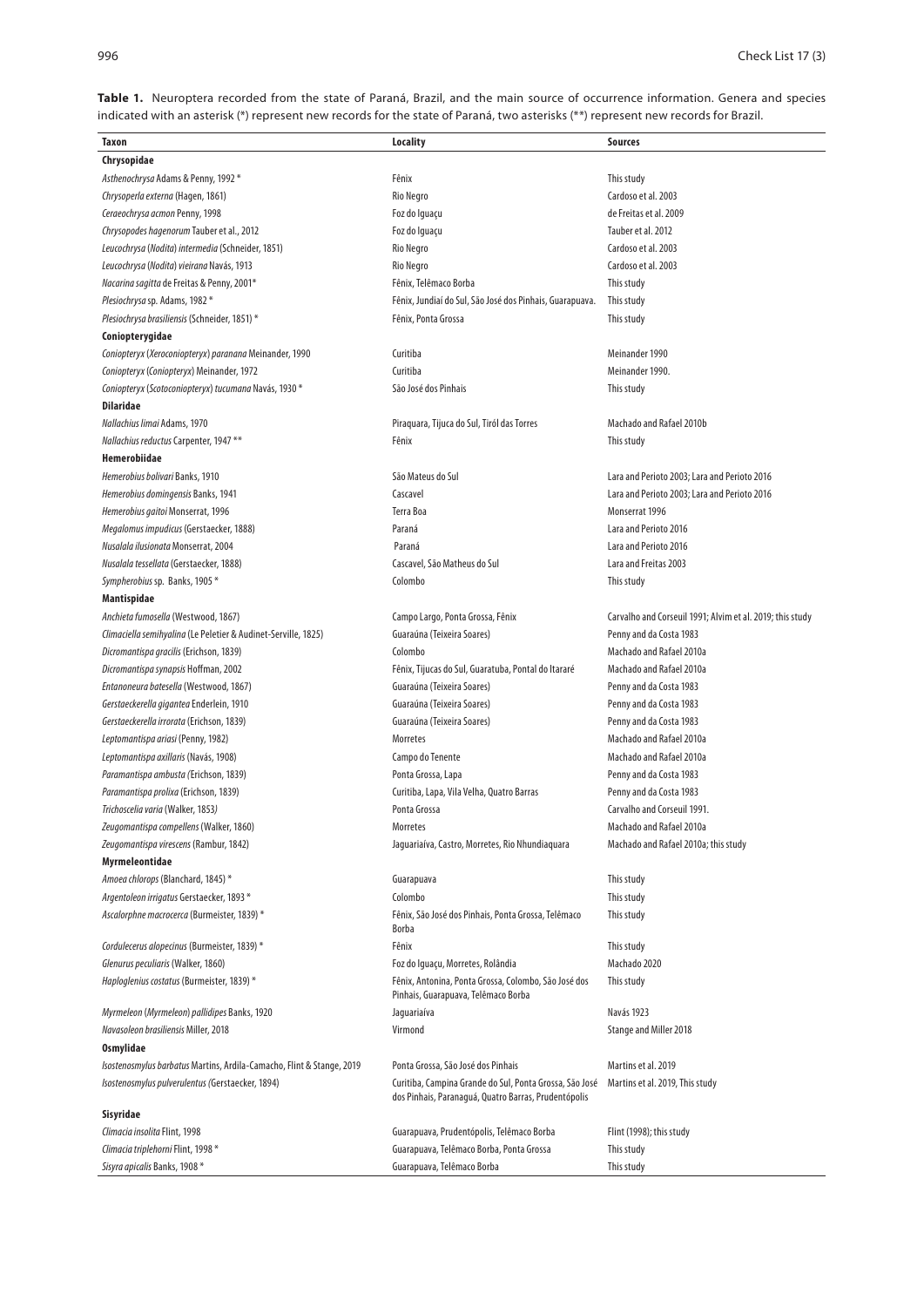Pinhais, Serra do Mar BR 277 km 54; 25°34′00″S, 049° 01'00"W; 02.XII.1986; 1♀ and 1 ♂; DZUP 381709; RC Marinoni and RRC Dutra leg.; light trap; PROFAUPAR.

**Identification.** This species is distinguished from other Brazilian species by the combination of characters presented in the identification key of Martins and Amorim (2016): hind wing with radial posterior (RP) vein branching from the radial anterior (RA) vein near the middle of wing length, and M unforked; head without a protruding projection; in males gonocoxite 9 sickle-like.

**Comments.** Prior to this work, only two species of coniopterygids were reported from Paraná: *Coniopteryx*  (*Scotoconiopteryx*) *paranana* Meinander, 1990 and *Coniopteryx* (*Coniopteryx*) *simplicior* Meinander, 1972*.*

**Updated distribution in Brazil:** Ceará, Pará, Paraná, Santa Catarina.

Family Dilaridae Newman, 1853 Subfamily Nallachiinae Navás, 1914 Genus *Nallachius* Navás, 1909

#### *Nallachius reductus* **Carpenter, 1947**

**Material examined.** BRAZIL – **Paraná** • Fênix, Reserva Estd. de Vila Rica (ITCF); 23°54'51"S, 051°57' 45"W; 02.XII.1986, 2 3; DZUP 381750; RC Marinoni and RRC Dutra leg.; light trap; PROFAUPAR.

**Identification.** This species is similar to *Nallachius prestoni* (McLachlan, 1880) but can be differentiated by the longer gonostyli 10 and much lighter wing marks (Carpenter 1970); in addition, *N. prestoni* is recorded in Brazil only from Rio de Janeiro state. *Nallachius reductus* is also similar to *N. potiguar* Machado & Rafael, 2010, which can be distinguished by its unforked costal crossvein and geographical distribution (Machado and Rafael 2010b).

**Comments.** *Nallachius reductus* was previously reported only from Paraguay. The only *Nallachius* species previously known from Paraná was *N. limai* Adams, 1970 (Machado and Martins 2021).

#### **Updated distribution in Brazil:** Paraná.

Family Hemerobiidae Latreille, 1802 Subfamily Sympherobiinae Comstock, 1918 Genus *Sympherobius* Banks, 1905

#### *Sympherobius* **sp.**

**Material examined.** BRAZIL - **Paraná** • Colombo, Embrapa BR 476 KM 20; 25°20'00"S, 049°14'00"W; 27.III.19872; 1 ♂; DZUP 381707; RC Marinoni and RRC Dutra leg.; light trap; PROFAUPAR.

**Identification.** This genus is distinguished from the other Brazilian genera by the presence of two RP in the forewing, with the first RP branching before the origin of the second RP. Additionally, forewing is not "beaded" along the longitudinal veins (Penny and Monserrat 1983). **Comments.** Four species of *Sympherobius* occur in Brazil, and only one species from southern Brazil was reported prior to this study: *Sympherobius gayi* Navás, 1910 from Rio Grande do Sul state (Lara and Perioto 2016).

#### **Updated distribution in Brazil:** Paraná.

Family Myrmeleontidae Latreille, 1802 (sensu Machado et al. 2019)

Subfamily Ascalaphinae Lefèbvre, 1842 Tribe Haplogleniini Newman, 1853 Genus *Amoea* Lefebvre, 1842

#### *Amoea chlorops* **(Blanchard, 1845)**

**Material examined.** BRAZIL – **Paraná** • Antonina, Reserva Sapitanduva; 25°28'00"S, 048°50'00"W; 30.XI. 1986; 1  $\Diamond$ ; DZUP 381643; RC Marinoni and RRC Dutra leg.; light trap; PROFAUPAR.

**Identification.** According to Penny (1981), the genus *Amoea* is characterized by having the eyes not divided transversely, the antennae longer than the distance to the second RP fork on the forewing, and the hind wing with 2A absent or extremely short. According to van der Weele (1908), *A. chlorops* is quite similar to *A. immaculata* (Olivier, 1790), but *A. chlorops* can be distinguished from the latter species based on its smaller size, unconstructed wings tip, yellow or brownish subcostal field, and the geographic distribution (van der Weele 1908; Machado and Martins 2021).

**Comments.** Four species of this genus occur in Brazil (Machado and Martins 2021). Penny (1981) pointed out the need for a taxonomic revision of the group, which is still necessary.

**Updated distribution in Brazil.** Bahia, Espírito Santo, Paraná, Rio de Janeiro, Santa Catarina.

Genus *Haploglenius* Burmeister, 1839

#### *Haploglenius costatus* **(Burmeister, 1839)**

**Material examined.** BRAZIL - **Paraná** • Fênix, Reserva Estadual Vila Rica (ITCF); 23°54'51"S, 051°57'45"W; ?.?.1986, 04.X.1986, 02.XI.1986, 03.XI.1986, 29.XI.1986, 30.XI.1986, 02.XII.1986, ?.?.1987; 6 ♀ and 3 ♂; DZUP 381659, DZUP 381662, DZUP 381675, DZUP 381662, DZUP 381678, DZUP 381676, DZUP 381660; RC Marinoni and RRC Dutra leg.; light trap; PROFAUPAR • Telêmaco Borba, Reserva Biológica Klabin; 24°17'00"S, 050°37'00"W; 07.I.1987; 1 3; DZUP 381663; RC Marinoni and RRC Dutra leg.; light trap; PROFAUPAR • Ponta Grossa, Vila Velha res. IAPAR BR 376; 25°13′02″S, 050°02'14"W; 01.I.1987, 26.I.1987, 27.I.1987, 29.I.1987, 30.I.1987, 31.I.1987, 27.II.1987; 5 ♀ and 3 ♂; DZUP 381661, DZUP 381664, DZUP 381665, DZUP 381668, DZUP 381671, DZUP 381672, DZUP 381666; RC Marinoni and RRC Dutra leg.; light trap; PROFAUPAR • Guarapuava, Estan. Águas de Santa Clara; 25°40'00"S, 052°01′00″W: 28.III.1987; 1 ♀ and 1 ♂; DZUP 381667, DZUP 3816924; RC Marinoni and RRC Dutra leg.; light trap; PROFAUPAR • Antonina, Reserva Sapitanduva; 25°28′00ʺS, 048°50′00ʺW; 29.XII.1986, 28.II.1987; 2 ♀;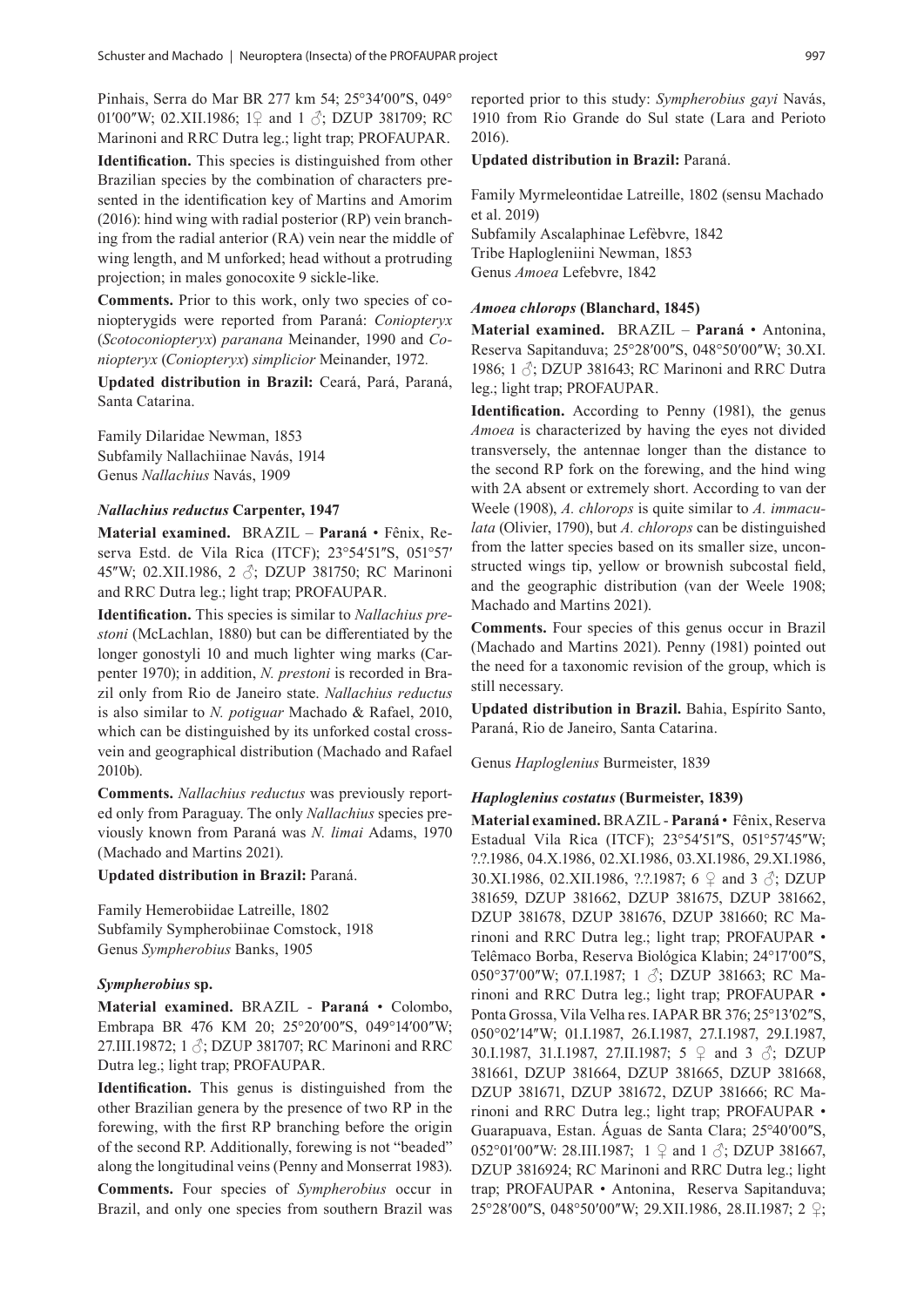DZUP 381674, DZUP 381673; RC Marinoni and RRC Dutra leg.; light trap; PROFAUPAR • São José do Pinhais, Serra do Mar BR 277 km 54; 25°34′00″S, 049°01′00″W; 30.I.1987; 1♀; DZUP 381670; RC Marinoni and RRC Dutra leg.; light trap; PROFAUPAR • Colombo, Embrapa BR 476 km 20; 25°20′00″S, 049°14′00″W; 30.I.1987; 1  $\Im$ ; DZUP 381669; RC Marinoni and RRC Dutra leg.; light trap; PROFAUPAR**.**

**Identification.** *Haploglenius* is a distinctive genus characterized by the generally dark anterior wing costal area, hind wing with 2A long, and a pronotal flap in the males (Penny 1981; Eisner and Adams 1975). *Haploglenius costatus* can be identified in that the hind margin of forewing has the anal projection slightly developed with a concave intrusion, and the wings have brown costal areas (Ábrahám 2013).

**Comments.** *Haploglenius costatus* was the most collected species of Ascalaphinae in this study. Currently five species are known to Brazil, and *H. costatus* also occurs in several other Neotropical countries and is widespread in Brazil, with records in the north, northeast, and central-west regions (Machado and Martins 2021); herein, we provide the first known occurrences in the southern region of Brazil.

**Updated distribution in Brazil.** Amazonas, Bahia, Mato Grosso, Rondônia, Tocantins, Pará, Paraná.

Tribe Ululodini Van der Weele, 1908 Genus *Ascalorphne* Banks, 1915

#### *Ascalorphne macrocerca* **(Burmeister, 1839)**

**Material examined.** BRAZIL – **Paraná** • PR, Antonina, Reserva Sapitanduva; 25°28'00"S, 048°50'00"W; 30.XII.1986, 31.I.1987, 32.I.1987, 26.II.1987, 27.III.1987, 28.III.1987; 4 ♀ and 3 ♂; DZUP 381654-381656, DZUP 381648, DZUP 381644, DZUP 381652; RC Marinoni and RRC Dutra leg.; light trap; PROFAUPAR • Fênix, Reserva Estadual Vila Rica (ITCF); 23°54'51"S, 051° 57'45"W; 01.I.1987;  $1 \nsubseteq$  and  $1 \nsubseteq$ ; DZUP 38164; RC Marinoni and RRC Dutra leg.; light trap; PROFAUPAR • Telêmaco Borba, Reserva Biológica Klabin; 24°17'00"S, 050°37'00"W; 26.II.1987,27.II.1987, 28.II.1987, 01.III.1987, 27.III.1987, 29.III.1987; 6  $\circ$  and 1  $\circ$ ; DZUP 381647, DZUP 381657, DZUP 381651, DZUP 381646, DZUP 381650, DZUP 381653; RC Marinoni and RRC Dutra leg.; light trap; PROFAUPAR • Ponta Grossa, Vila Velha res. IAPAR BR 376; 25°13'02"S, 050°02'14"W; 27.I.1987; 2 ♂; DZUP 381649; RC Marinoni and RRC Dutra leg.; light trap; PROFAUPAR**.**

**Identification.** The genus *Ascalorphne* is readily recognized by the very distinctive axillary angle of the forewing and the antennae, which are longer than the forewing. The species is determined by the long antennae and by the whitish, piriform antennal club (Penny 1981).

**Comments.** The genus *Ascalorphne* has four described South American species, with two species occurring in Brazil: *A. impavida* (Walker, 1853) reported from Maranhão and Pará states, and *A. macrocerca* (Burmeister, 1839) from Bahia state (Penny 1981). We provide here several new records from Paraná.

**Updated distribution in Brazil.** Bahia, Paraná.

Genus *Cordulecerus* Rambur, 1842

#### *Cordulecerus alopecinus* **(Burmeister, 1839)**

**Material examined.** BRAZIL – **Paraná** • Fênix, Reserva Estadual Vila Rica (ITCF); 23°54'51"S, 051°57'45"W; 03. XII.1986; 1 ♀; DZUP 381658; RC Marinoni and RRC Dutra leg.; light trap; PROFAUPAR.

**Identification.** Species of *Cordulecerus* are characterized by having trianguloid wings usually dark pigmented and the hind wing with a sinuous CuP (Penny 1981). *Cordulecerus alopecinus* can be distinguished by the brown mark on the base of the hind wing and the yellow mesonotum with a central black mark (van der Weele 1908). **Comments.** According to Ardila-Camacho et al. (2019), six species occur in Brazil, but until now only *C. subiratus* Walker, 1853 was known from southern region of Brazil, from Rio Grande do Sul state (Machado and Martins 2021). Herein, we report the first record of *C. alopecinus* from Fênix, Paraná. The species was previously known only from the states of Bahia, Espírito Santo, and São Paulo in Brazil, and from Argentina (Navás 1912). *Cordulecerus alopecinus* is one of the *Cordulecerus* species known to have aggregation behavior, and a group with more than 100 specimens has been reported from a conservation area in Espírito Santo state (Gomes-Filho 2000).

**Updated distribution in Brazil.** Bahia, Espírito Santo, Paraná, São Paulo.

Subfamily Myrmeleontinae Latreille, 1802 Tribe Brachynemurini Banks, 1927 Genus *Argentoleon* Stange, 1994

#### *Argentoleon irrigatus* **(Gerstaecker, 1893)**

**Material examined.** BRAZIL – **Paraná** • Colombo, EMBRAPA BR 476 km 20; 25°20′00″S, 049°14′00″W; 27.III.1987; 1 ♀; DZUP 381682; RC Marinoni and RRC Dutra leg.; light trap; PROFAUPAR.

**Identification.** *Argentoleon irrigatus* is distinguished by the following combination of characters: frons without setae, antenna short, forefemoral sense hair as long as forefemur length, forewing vein 2A running in a fairly even curve toward 3A, and cubital anterior vein (CuA) bending to hind margin at or before origin of medial fork. This species differs from *A. longitudinalis* (Navás, 1914) by the absence of a dark brown stripe in a mediocubital area of the fore wing (Stange 1994).

**Comments.** *Argentoleon irrigatus*, previously unreported from Paraná, is the fourth antlion species known from the state. The genus comprises two species: *A. longitudinalis*, which does not occur in Brazil, and *A. irrigatus*, with records from Argentina, Bolivia, Paraguay,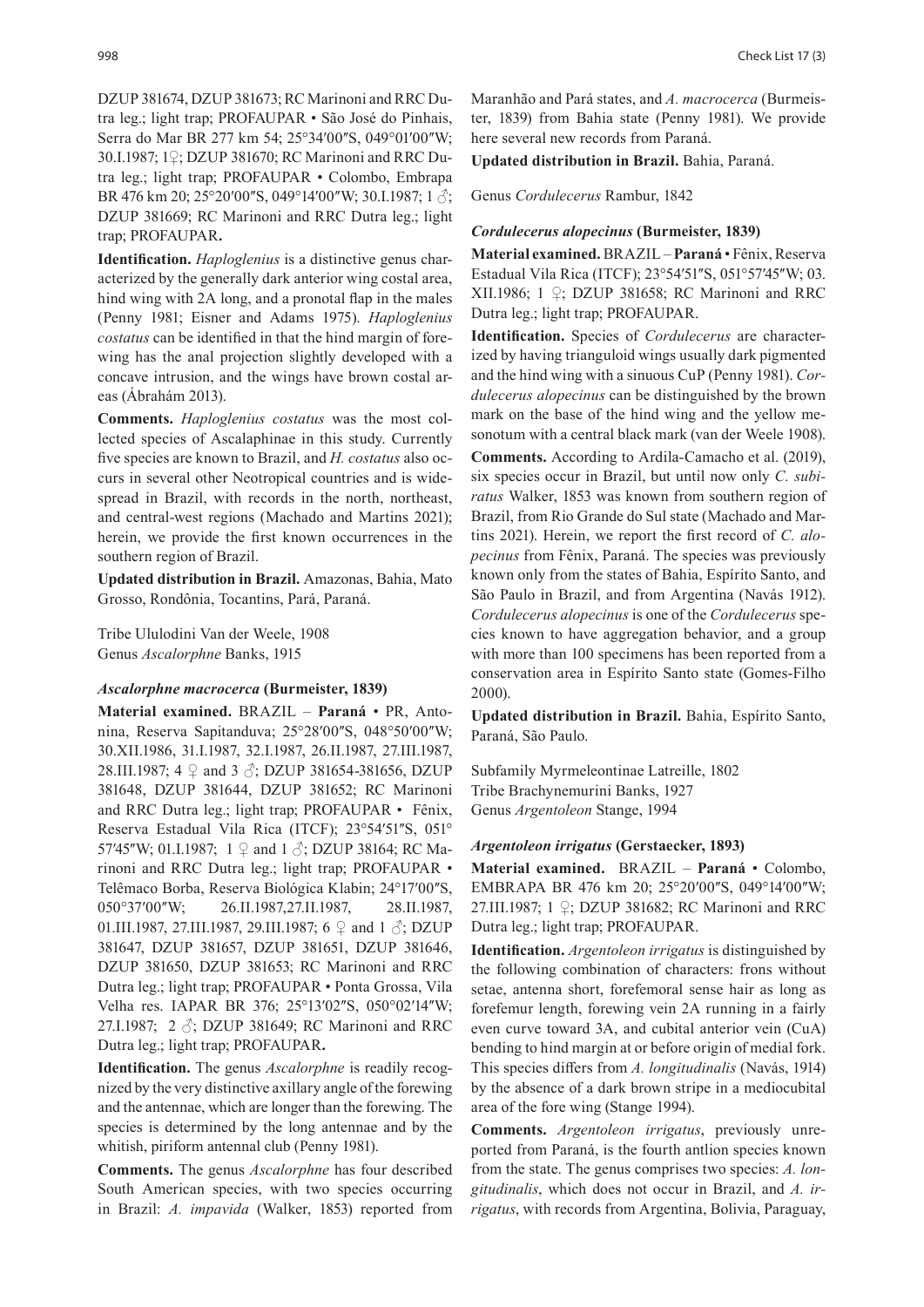Uruguay, Venezuela, and Brazil (Machado and Martins 2021).

**Updated distribution in Brazil.** Amazonas, Minas Gerais, Paraná, São Paulo.

Family Sisyridae Banks, 1905 Genus *Climacia* McLachlan, 1869

#### *Climacia triplehorni* **Flint, 1998**

**Material examined.** BRAZIL – **Paraná** • Guarapuava, Estância Águas de Santa Clara; 25°40'00"S, 052°01′00″W; 04.XI.1986; 1  $\varphi$  and 4  $\varphi$ ; DZUP 381928; RC Marinoni and RRC Dutra leg.; light trap; PROFAU-PAR • Ponta Grossa, Vila Velha res. IAPAR BR 376; 25°13′02″S, 050°02′14″W; 04.XI.1986; 1  $\varphi$  and 1  $\varphi$ ; DZUP 381926; RC Marinoni and RRC Dutra leg.; light trap; PROFAUPAR • Telêmaco Borba, Reserva Biológica Klabin; 24°17'00"S, 050°37'00"W; 31.X.1986, 05.X.1986, 27.III.1987;  $4 \nsubseteq$  and  $1 \nsubseteq$ ; DZUP 381927, DZUP 381929, DZUP 381930; RC Marinoni and RRC Dutra leg.; light trap; PROFAUPAR.

**Identification.** The genus *Climacia* is identified by the subcylindrical format of the terminal segment of maxillary palp and the species, and *C. triplehorni* is differentiated from its congeners by the presence of a conspicuous radiomedial streak on the forewing extending longitudinally but not reaching the anal margin, and also by the absence of spots throughout longitudinal veins. It can be differentiated from *C. insolita* Flint, 1998, which is closely related with *C*. *triplehorni*, for not having the radiomedial streak connected to other intervenational streaks on the forewing (Assmar and Salles 2017).

**Comments.** In Brazil, 11 species of *Climacia* have been recorded; however, only *C. insolita* was previously recorded to Paraná state. Herein, we report only the second species of *Climacia* occurring in this state.

**Updated distribution in Brazil.** Paraná, São Paulo, Santa Catarina.

Genus *Sisyra* Burmeister, 1839

#### *Sisyra apicalis* **Banks, 1908**

**Material examined.** BRAZIL – **Paraná** • Guarapuava, Estância Águas de Santa Clara; 25°40′00″S, 052°01′ 00"W; 02.XII.1986, 31.III.1987; 2  $\Diamond$ ; DZUP 381711, DZUP 381931; RC Marinoni and RRC Dutra leg.; light trap; PROFAUPAR • Telêmaco Borba, Reserva Biológica Klabin; 24°17′00″S, 050°37′00″W; 05.X.1987; 1  $\varphi$  and 1  $\beta$ ; DZUP 381932; RC Marinoni and RRC Dutra leg.; light trap; PROFAUPAR.

**Identification.** According to Assmar and Salles (2017), this species can be identified by its straight, distally projected male gonocoxite 9, which has a rounded apex and curves internally in dorsal view.

**Comments.** This species has a wide distribution, occurring from the southern United States to Brazil. The genus includes six Neotropical species, all occurring in Brazil (Assmar and Salles 2017), but *Sisyra* has never been recorded in southern Brazil. Herein, we present the southernmost record of the genus in the country.

**Updated distribution in Brazil.** Amazonas, Bahia, Espírito Santo, Minas Gerais, Paraná, Pernambuco, Roraima.

#### **Other species**

Other Neuroptera families were also collected during PROFAUPAR (Appendix, Table A1), and although they are not newly recorded from Paraná, they are briefly discussed. Osmylidae was represented by *Isostenosmylus pulverulentus* (Gerstaecker, 1894)  $(n = 4)$ ; the family has three species reported from Brazil: *Gumila adspersus* Navás 1912 (Santa Catarina) and the genus *Isostenosmylus* Krüger, 1913 with two species: *I. pulverulentus*, most commonly collected and distributed in southeastern and southern Brazil (including Paraná), and *I. barbatus* Martins, Ardila-Camacho, Flint & Stange 2019, which was recently described from several locations in Paraná (Martins et al. 2019). Mantispidae was represented by *Zeugomantispa virescens* (Rambur, 1842) (*n*  $= 9$ ), a widely distributed and commonly collected species in Brazil, and *Anchieta fumosella* (Westwood, 1867)  $(n=2)$ , sampled in Ponta Grossa. These two species were previously reported from Paraná state and represent two of the three subfamilies that occur in Brazil, Mantispinae and Symphrasinae, respectively. A total of 14 mantispid species have been recorded from Paraná. The Manispidae are the most diverse family of Neuroptera in the state (Machado and Martins 2021).

## Discussion

The insects collected during PROFAUPAR proved to be diverse, highlighting the importance of large projects to study insect biodiversity and to deepen the knowledge of the local fauna. All families of Neuroptera known to occurr in Brazil were found in this project, except for Berothidae, which is represented in the country by two species occurring only in areas of northern and central Brazil (Machado and Krolow 2016; Lara and Perioto 2020). Including the new records of the present study—an increase in the neuropterofauna of Paraná by 29.2%—a total of 48 species of lacewings are now known to occur in the state.

Although some specimens were not identified to species, we consider the publication of these data important, as this study is the only large-scale survey in southern Brazil of the order Neuroptera; these data took almost 34 years to be studied and published; and little is known about the true diversity of Neuroptera, particularly in the South American countries like Brazil (Martins 2019).

In our study, Sisyridae and Chrysopidae were the families that with highest abundance of specimens. Sisyridae is one of the smallest neuropteran families, with 71 extant species worldwide (Oswald and Machado 2018); nevertheless, this group was the most representative in the PROFAUPAR samples (mainly *Climacia insolita*),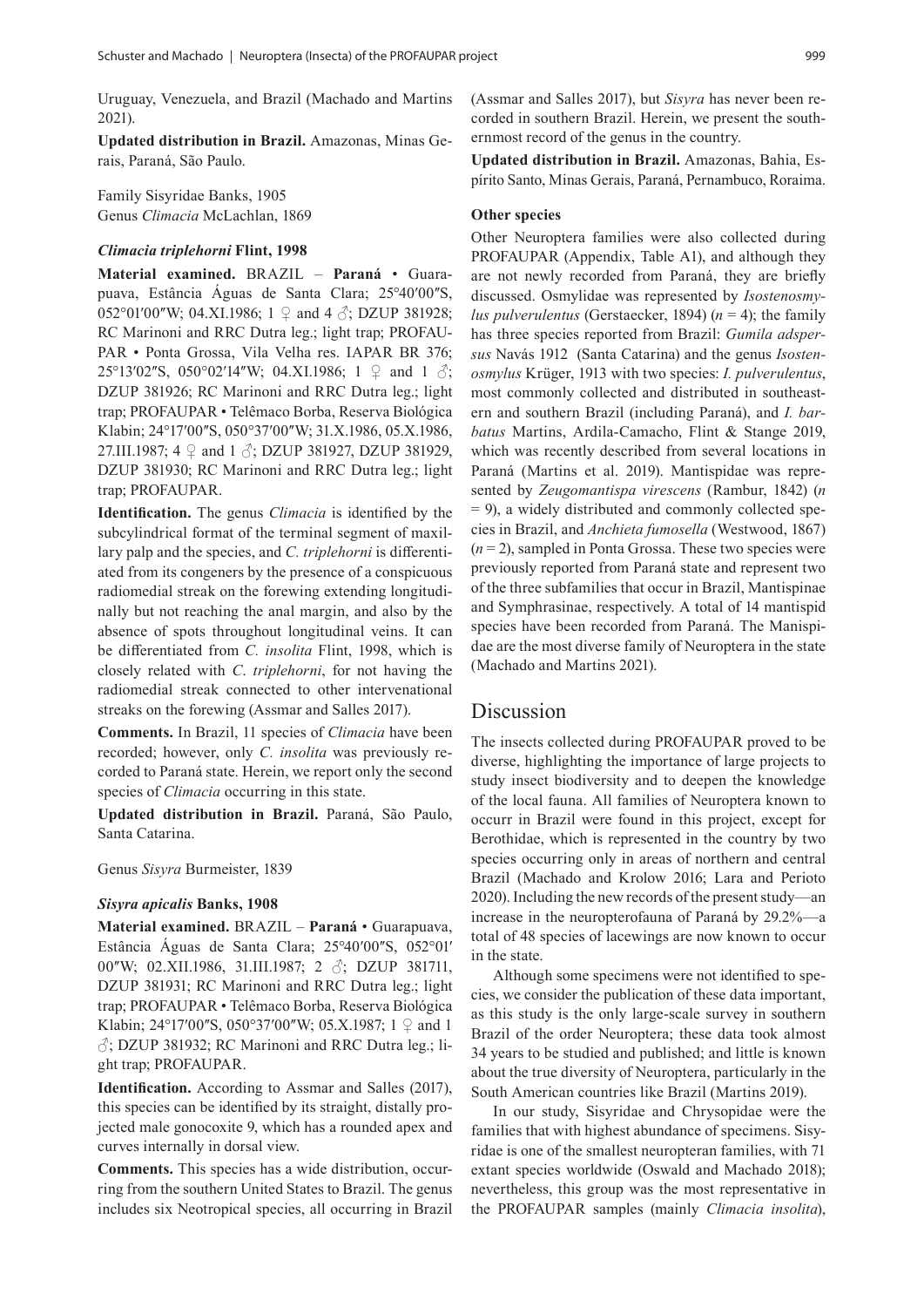with records of both extant genera in the New World, *Climacia* and *Sisyra*. According to Assmar and Salles (2017), these two genera have only six species in the Atlantic rainforest, a number probably underestimated based on our results. Chrysopidae is the second most diverse neuropteran family in the world, with 1415 species and 81 genera (Oswald and Machado 2018), and it is considered the neuropteran family with the greatest number of species in South America (Martins 2019). However, only nine species are known from Paraná. The identification of Chrysopidae is complex due to the morphological similarity of some species, especially in the Neotropical genera, and the absence of identification keys for females. Therefore, in this work the Chrysopini females were presented separately (Appendix, Table A1).

Hemerobiidae was represented by three genera in our study; in Brazil, the family has six genera and 23 species (Lara and Perioto 2016). Despite being relatively common in collections, the information on these insects is scarce and further study should be encouraged, especially in connection to the importance of hemerobiids as biological control agents in other countries (Lara et al. 2008) and still unexplored in Brazil.

Myrmeleontidae (*sensu* Machado et al. 2019) was the family with the fourth highest abundance in our study, with 46 specimens sampled. Our study is the first to record owlflies (Myrmeleontidae, Ascalaphinae) in Paraná. The family Ascalaphidae has recently been classified as a subfamily within Myrmeleontidae based on molecular and morphological data (Machado et al. 2019; Jones 2019), and it is presented here as such. Within the Myrmeleontidae, specimens collected during the project all belong to the former Ascalaphidae (now Myrmeleontidae, Ascalaphinae) with the exception of *Argentoleon irrigatus* (Myrmeleontinae, Brachynemurini). At present, only three other species of Myrmeleontidae are recorded in Paraná: *Myrmeleon pallidipes* Banks, 1920,*Glenurus peculiaris* (Walker, 1860), and *Navasoleon brasiliensis* Miller, 2018, which was only recently described (Stange and Miller 2018), suggesting that the diversity of these insects is underestimated.

Coniopterygidae was found to be the family with the least diversity and abundance, represented only by *Coniopteryx* (*S*.) *tucumana*. This family is widely distributed in Brazil, with 46 species and four genera known: *Coniopteryx*, *Neoconis* Enderlein, 1930, *Semidalis* Enderlein, 1905, and *Incasemidalis* Meinander, 1972; the latter genus was only recently reported from Brazil by Martins and Amorim (2016), which demonstrates the poor knowledge of this family in the country. The least abundant family in our study was Dilaridae, which is a rare group of insects in entomological collections and biologically little-known, especially the adults (Lara and Perioto 2017). The family is represented by four genera worldwide, but *Nallachius* is the only genus occurring in Brazil and distributed in all regional divisions of the country, with 11 species known (Machado and Rafael 2010b).

Over the course of more than three decades, the

eight study areas have suffered greatly from fragmentation, especially Antonina, Colombo, and Jundiai do Sul, which can be seen in satellite images as green patches surrounded by buildings and crops. The Parque Estadual de Vila Velha (Ponta Grossa) and Parque Ecológico Samuel Klabin (Telêmaco Borba) are also now surrounded by urban areas and crops; however, they are protected areas, either public or private, respectively. Due to urban expansion over the years, the boundaries between cities have changed, so that the geographic coordinates of Guarapuava study area is now located in the municipality of Foz do Jordão, but we decided to keep the name of the collection point, as originally presented by Marinoni and Dutra (1991), to facilitate understanding in later studies. We believe that new studies at these locations may help us to understand the effects of urbanization on the insect fauna over time.

We highlight that all the study areas are within the Atlantic Forest, which is a biodiversity hotspot. The Atlantic Forest is one of the Brazilian biomes most impacted by deforestation due to agriculture and urbanization. Nowadays, only 12.4% of the original extent of the Atlantic Forest remains, and despite the expansion of protected and reforested areas, deforestation rates continue, increasing by 27% in 2018–2019 (Fundação SOS Mata Atlântica 2020). Paraná is the state which has the third highest contributions towards deforestation of the Atlantic Forest. Our study, in increasing in the number of neuropteran species known in the state and providing the first record of *Nallachius reductus* in the country, shows the importance of projects with large temporal and geographical sampling of insects. Such projects can provide the necessary data to better understand the Brazilian entomofauna, especially for the neglected insect groups like Neuroptera. According to Machado and Martins (2021), Paraná is the ninth most diverse Brazilian state; however, our results suggest that possibly only a fraction of the real diversity of Neuroptera is known.

## Acknowledgements

We thank Dr. Norma Giambarese Ganho for providing the material for the study and Dr. Renato C. Marinoni (in memoriam) for leading the PROFAUPAR project and for his contributions to the entomology in Paraná. We also thank Dr. Caleb C. Martins for confirming identifications and for valuable comments on the manuscript. Dr. Adrian Ardila-Camacho, Dr. Tiago Kütter Krolow, and Robert Forsyth provided helpful reviews and suggestions on the manuscript. Finally, we thank the National Council for Scientific and Technological Development (CNPq) for the financial support (no. 130765/2020-1).

## Authors' Contributions

Formal analysis: PAS. Writing – original draft: PAS. Writing – review and editing: PAS, RJPM. Data curation: RJM. Supervision: RJPM.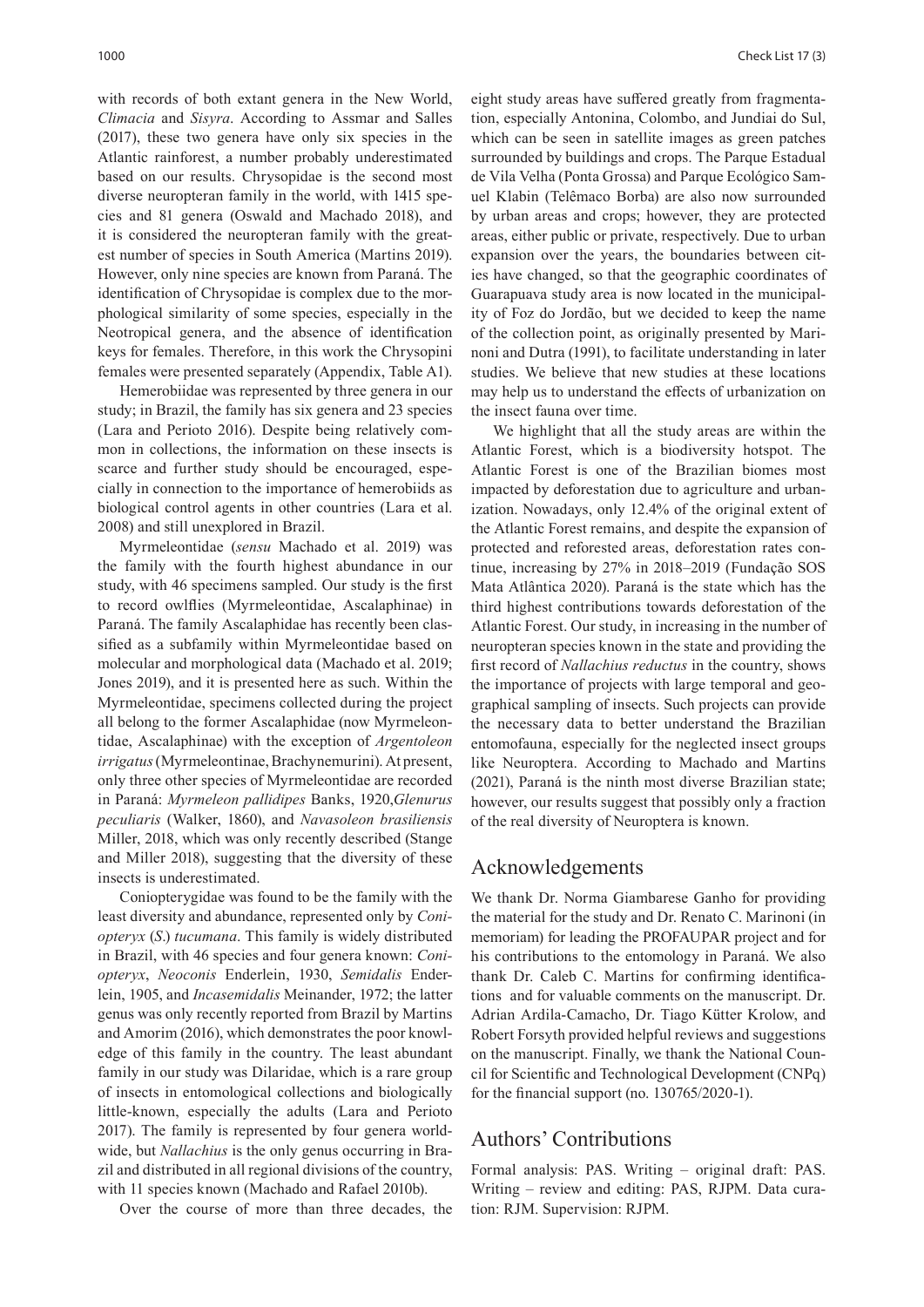## References

- Ábrahám L (2013) Ascalaphid studies IX. The genus *Haploglenius* from South America (Neuroptera: Ascalaphidae). Natura Somogyiensis 23: 178–188.
- Adams PA (1970) A review of the New World Dilaridae. Postilla 148 (1): 1–30.
- Adams PA, Penny ND (1985) Neuroptera of the Amazon Basin. Part 11a. Introduction and Chrysopini. Acta Amazonica 15 (3–4): 413– 480.
- Alvim BGC, Machado RJP, Krolow TK (2019) Mantidflies (Neuroptera, Mantispidae) from Tocantins state (Brazil): distribution and identification key. Check List 15 (2): 275–285. [https://doi.org/10.](https://doi.org/10.15560/15.2.275) [15560/15.2.275](https://doi.org/10.15560/15.2.275)
- Ardila-Camacho A, Noriega JA, Acevedo-Ramos F (2019) New genera records of split-eyed owlflies (Neuroptera: Myrmeleontidae: Ascalaphinae) from Colombia. Papéis Avulsos de Zoologia 59: 1–18.<https://doi.org/10.11606/1807-0205/2019.59.51>
- Aspöck U, Aspöck H (2008) Phylogenetic relevance of the genital sclerites of Neuropterida (Insecta: Holometabola). Systematic Entomology 33 (1): 97–127. https://doi.org/10.1111/j.1365- 3113.2007.00396.x
- Assmar AC, Salles FF (2017) Taxonomic and distributional notes on spongilla-flies (Neuroptera: Sisyridae) from southeastern Brazil with the first interactive key to the species of the country. Zootaxa 4273 (1): 80–92. <https://doi.org/10.11646/zootaxa.4273.1.6>
- Azevedo CO, Helmer JL, Barreto FCC (2006) Análise da fauna de Bethylidae (Hymenoptera, Chrysidoidea) de oito localidades do Paraná, Brasil. Boletim do Museu de Biologia Mello Leitão (Nova Série) 19: 83–94.
- Breitkreuz LCV (2018) Systematics and evolution of the family Chrysopidae (Neuroptera) with an emphasis on their morphology. PhD dissertation, Humboldt University of Berlin, Berlin, Germany, 690 pp.
- Breitkreuz LCV, Winterton SL, Engel MS (2017) Wing tracheation in Chrysopidae and other Neuropterida (Insecta): a resolution of the confusion about vein fusion. American Museum Novitates 2017 (3890): 1–45.<https://doi.org/10.1206/3890.1>
- Cardoso JT, Lázzari SMN, Freitas SD, Iede ET (2003) Ocorrência e flutuação populacional de Chrysopidae (Neuroptera) em áreas de plantio de *Pinus taeda* (L.) (Pinaceae) no Sul do Paraná. Revista Brasileira de Entomologia 47 (3): 473–475. [https://doi.org/10.1590/](https://doi.org/10.1590/S0085-56262003000300019) [S0085-56262003000300019](https://doi.org/10.1590/S0085-56262003000300019)
- Carpenter FM (1947) Taxonomic notes on the Dilaridae (Neuroptera). Psyche 54: 100–109. <https://doi.org/10.1155/1947/23794>
- Carvalho AL, Corseuil E (1991) Representantes de Platymantispinae (Neuroptera, Mantispidae) no Rio Grande do Sul, Brasil. Comunicações do Museu de Ciências 4: 48–69.
- Costacurta NC, Marinoni RC, Carvalho CJ (2003) Fauna de Muscidae (Diptera) em três localidades do estado do Paraná, Brasil, capturada por armadilha Malaise. Revista Brasileira de Entomologia 47 (3): 389–397. <https://doi.org/10.1590/S0085-56262003000300005>
- de Freitas S, Penny ND, Adams PA (2009) A revision of the New world genus *Ceraeochrysa* (Neuroptera: Chrysopidae). Proceedings of the California Academy of Sciences 60: 503-610.
- Eisner T, Adams PA (1975) Startle behavior in an ascalaphid (Neuroptera). Psyche 82: 304–305.
- Fernandes FR, Linzmeier AM (2012) Tortoise beetles (Coleoptera, Chrysomelidae, Cassidinae) captured with malaise traps on PRO-FAUPAR and PROVIVE projects (Paraná, south Brazil). Check List 8 (6): 1225–1231.<https://doi.org/10.15560/8.6.1225>
- Flint OS (1998) New species and records of *Climacia* from the neotropics (Neuroptera, Sisyridae). Acta Zoologica Fennica 209: 107–118.
- Fundação SOS Mata Atlântica (2020) [https://www.sosma.org.br/so](https://www.sosma.org.br/sobre/relatorios-e-balancos)[bre/relatorios-e-balancos](https://www.sosma.org.br/sobre/relatorios-e-balancos). Relatório anual 2019. Accessed on: 2021-04-03.

Gomes-Filho A (2000) Aggregation behavior in the Neotropical owl-

fly *Cordulecerus alopecinus* (Neuroptera: Ascalaphidae). Journal of the New York Entomological Society 108: 304–313. [https://doi.](https://doi.org/10.1664/0028-7199(2000)108%5b0304:ABITNO%5d2.0.CO;2) [org/10.1664/0028-7199\(2000\)108\[0304:ABITNO\]2.0.CO;2](https://doi.org/10.1664/0028-7199(2000)108%5b0304:ABITNO%5d2.0.CO;2)

- Jones JR (2019) Total-evidence phylogeny of the owlflies (Neuroptera, Ascalaphidae) supports a new higher‐level classification. Zoologica Scripta 48 (6): 761–782.<https://doi.org/10.1111/zsc.12382>
- Lara RIR, Freitas SD (2003) Caracterização morfológica de espécies de *Hemerobius* Linnaeus, 1758 (Neuroptera, Hemerobiidae) associadas a cultivos de café (*Coffea arabica* L.), milho (*Zea mays* L.) e erva-mate (*Ilex paraguariensis* St. Hill.). Revista Brasileira de Entomologia 47 (3): 427–434. [https://doi.org/10.1590/S0085-](https://doi.org/10.1590/S0085-56262003000300011) [56262003000300011](https://doi.org/10.1590/S0085-56262003000300011)
- Lara RIR, Perioto NW (2016) Updated checklist of Hemerobiidae (Neuroptera) from Brazil and new distributional records in the neotropical region. Acta Amazonica 46 (4): 425–432. [https://doi.](https://doi.org/10.1590/1809-4392201600883) [org/10.1590/1809-4392201600883](https://doi.org/10.1590/1809-4392201600883)
- Lara RI, Perioto NW (2017) New records of pleasing lacewings (Neuroptera, Dilaridae) from São Paulo state, Brazil. Check List 13 (6): 857.<https://doi.org/10.15560/13.6.857>
- Lara RIR, Perioto NW (2020) New records of Berothidae (Insecta: Neuroptera) from central Brazil. Revista Chilena de Entomología 46 (1): 21–29.
- Lara RIR, Freitas SD, Perioto NW, Paz CCPD (2008) Amostragem, diversidade e sazonalidade de Hemerobiidae (Neuroptera) em *Coffea arabica* L. cv. Obatã (Rubiaceae). Revista Brasileira de Entomologia 52 (1): 117–123. [https://doi.org/10.1590/S0085-56262008](https://doi.org/10.1590/S0085-56262008000100020) [000100020](https://doi.org/10.1590/S0085-56262008000100020)
- Machado, RJP (2020) Rediscovery of *Glenurus incalis* Banks (Neuroptera: Myrmeleontidae), and notes on the Brazilian species of *Glenurus* Hagen. Zootaxa 4858 (1): 135–143. [https://doi.](https://doi.org/10.11646/zootaxa.4858.1.10) [org/10.11646/zootaxa.4858.1.10](https://doi.org/10.11646/zootaxa.4858.1.10)
- Machado RJP, Krolow TK (2016) A new species of *Spiroberotha* Adams 1989 (Neuroptera: Berothidae) and the first record of the genus in Brazil. Zootaxa 4093 (1): 127–134. [http://doi.org/10.11646/](http://doi.org/10.11646/zootaxa.4093.1.8) [zootaxa.4093.1.8](http://doi.org/10.11646/zootaxa.4093.1.8)
- Machado RJP, Martins CC (2021) Neuroptera in catálogo taxonômico da fauna do Brasil. PNUD. [http://fauna.jbrj.gov.br/fauna/](http://fauna.jbrj.gov.br/fauna/faunadobrasil/146) [faunadobrasil/146.](http://fauna.jbrj.gov.br/fauna/faunadobrasil/146) Accessed on: 2021-03-22.
- Machado RJP, Rafael JA (2010a) Taxonomy of the brazilian species previously placed in *Mantispa* Illiger, 1798 (Neuroptera: Mantispidae), with the description of three new species. Zootaxa 2454 (1): 1–61.<https://doi.org/10.11646/zootaxa.2454.1.1>
- Machado RJP, Rafael JA (2010b) Two new species of Dilaridae (Insecta: Neuroptera) with additional notes on brazilian species. Zootaxa 2421 (1): 61–68. <https://doi.org/10.11646/zootaxa.2421.1.5>
- Machado RJP, Tavares LGM (2020) Notes on the Brazilian species of *Purenleon* Stange (Neuroptera: Myrmeleontidae), with description of two new species. Insect Systematics and Evolution 51 (1): 62–80. <https://doi.org/10.1163/1876312X-00002200>
- Machado RJP, Gillung JP, Winterton SL, Garzón‐Orduña IJ, Lemmon AR, Lemmon EM, Oswald JD (2019) Owlflies are derived antlions: anchored phylogenomics supports a new phylogeny and classification of Myrmeleontidae (Neuroptera). Systematic Entomology 44 (2): 418–450.<https://doi.org/10.1111/syen.12334>
- Marinoni L, Almeida GLD (2000) Abundância e sazonalidade das espécies de Hydropsychidae (Insecta, Trichoptera) capturadas em armadilha luminosa no estado do Paraná, Brasil. Revista Brasileira de Zoologia 17 (1): 283–299. [https://doi.org/10.1590/](https://doi.org/10.1590/S0101-81752000000100025) [S0101-81752000000100025](https://doi.org/10.1590/S0101-81752000000100025)
- Marinoni RC, Dutra RRC (1991) Levantamento da fauna entomológica no estado do Paraná. I. Introdução. Situações climática e florística de oito pontos de coleta. Dados faunísticos de agosto de 1986 a julho de 1987. Revista Brasileira de Zoologia 8 (1): 31–73. <https://doi.org/10.1590/S0101-81751991000100005>
- Marinoni RC, Dutra RRC (1996) Levantamento da fauna entomológica no estado do Paraná: II. Ctenuchidae (Lepidoptera). Revista Brasileira de Zoologia 13 (2): 435–461. [http://dx.doi.org/10.1590/](http://dx.doi.org/10.1590/S0101-81751996000200014) [S0101-81751996000200014.](http://dx.doi.org/10.1590/S0101-81751996000200014)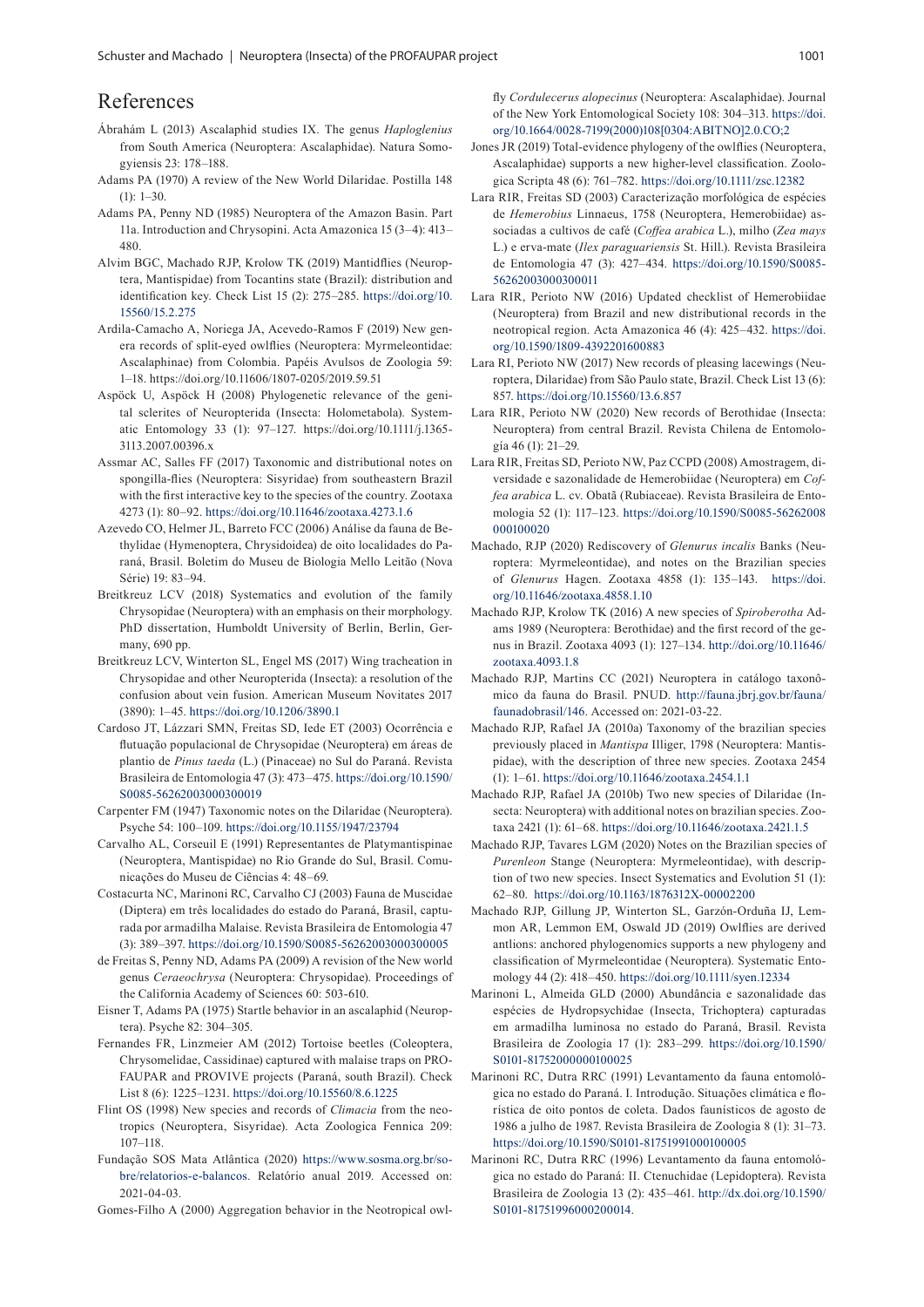- Marinoni RC, Dutra RRC, Casagrande MM (1997) Levantamento da fauna entomológica no estado do Paraná III: Saturniidae (Lepidoptera). Revista Brasileira de Zoologia 14 (2): 473–495. [http://](http://dx.doi.org/10.1590/S0101-81751997000200016) [dx.doi.org/10.1590/S0101-81751997000200016](http://dx.doi.org/10.1590/S0101-81751997000200016)
- Marinoni RC, Dutra RRC, Mielke OHH (1999) Levantamento da fauna entomológica no estado do Paraná. IV. Sphingidae (Lepidoptera): diversidade alfa e estrutura de comunidade. Revista Brasileira Zoologia 16 (2): 223–240. [https://doi.org/10.1590/](https://doi.org/10.1590/S010181751999000600023) [S010181751999000600023](https://doi.org/10.1590/S010181751999000600023)
- Martins, CC (2019) Neuropterida from South America: large diversity, largely unknown. In: Proceedings of the XIII International Symposium of Neuropterology, Wolnzach, Germany,154–161. [https://](https://doi.org/10.5281/zenodo.3572321) [doi.org/10.5281/zenodo.3572321](https://doi.org/10.5281/zenodo.3572321)
- Martins CC, Amorim DS (2015) First record of pleasing lacewings (Neuroptera: Dilaridae) in São Paulo state, Brazil. Check List 11 (1): 1–3.<https://doi.org/10.15560/11.1.1538>
- Martins CC, Amorim DS (2016) Brazilian dustywings (Neuroptera: Coniopterygidae): new species of *Incasemidalis* Meinander, 1972 and *Coniopteryx* Curtis, 1834, checklist and key for the brazilian species. Zootaxa 4083 (2): 257–289. [https://doi.org/10.11646/](https://doi.org/10.11646/zootaxa.4083.2.6) [zootaxa.4083.2.6](https://doi.org/10.11646/zootaxa.4083.2.6)
- Martins CC, Ardila-Camacho A, Machado RJP, Flint OS, Stange L (2019) Unravelling the most diverse lance lacewing genus from the new world, *Isostenosmylus* Krüger (Neuroptera: Osmylidae). Invertebrate Systematics 33 (6): 849–891. [https://doi.org/10.1071/](https://doi.org/10.1071/IS18079) [IS18079](https://doi.org/10.1071/IS18079)
- Meinander M (1990) The Coniopterygidae (Neuroptera, Planipennia): a check-list of the species of the world, descriptions of new species and other new data. Acta Zoologica Fennica 189: 1–95.
- Meinander M, Penny ND (1982) Neuroptera of the Amazon basin. Part 5. Coniopterygidae. Acta Amazonica 12 (1): 185–208. [https://doi.](https://doi.org/10.1590/1809-43921982121185) [org/10.1590/1809-43921982121185](https://doi.org/10.1590/1809-43921982121185)
- Monserrat VJ (1996) Revisión del género *Hemerobius* de latinoamérica (Neuroptera, Hemerobiidae. Fragmenta Entomologica 27 (2) 399–523.
- Navás L (1912) Sinopsis de los Ascaláfidos (Ins. Neur.). Arxius de l'Institut de Ciències, Institut d'Estudis Catalans, Secció de Ciències 1: 45–143.
- Navás L (1923) Quelques insectes de l'Amérique méridionale. Annales de la Société Scientifique de Bruxelles 43: 249–254.
- Oswald JD, Machado RJP (2018) Biodiversity of the neuropterida (Insecta: Neuroptera, Megaloptera, and Raphidioptera). Volume 1. In: Foottit RG, Adler PH (Eds.) Insect biodiversity: science and society. Wiley-Blackwell, Oxford, UK, 627–671. [https://doi.](https://doi.org/10.1002/9781118945582.ch21) [org/10.1002/9781118945582.ch21](https://doi.org/10.1002/9781118945582.ch21)

Penny ND (1981) Review of the generic level classification of the new

world Ascalaphidae (Neuroptera). Acta Amazonica 11(2): 391– 406.<https://doi.org/10.1590/1809-43921982121209>

- Penny ND, da Costa CA (1983) Mantispídeos do Brasil (Neuroptera: Mantispidae). Acta Amazonica 13 (3): 601–687. [https://doi.](https://doi.org/10.1590/1809-439219831334601) [org/10.1590/1809-439219831334601](https://doi.org/10.1590/1809-439219831334601)
- Penny ND, Monserrat VJ (1983) Neuroptera of the amazon basin Part 10. Hemerobiidae. Acta Amazonica 13 (5–6): 879–909. [https://](https://doi.org/10.1590/1809-439219831356879) [doi.org/10.1590/1809-439219831356879](https://doi.org/10.1590/1809-439219831356879)
- Ribeiro-Costa CS (2000) Descrições de sete novas espécies brasileiras de *Amblycerus* Thunberg (Coleoptera, Bruchidae). Revista Brasileira de Zoologia 17 (2): 323–338. [https://doi.org/0.1590/S0101-](https://doi.org/0.1590/S0101-81752000000200003) [81752000000200003](https://doi.org/0.1590/S0101-81752000000200003)
- Shorthouse DP (2010) Simplemappr. <https://www.simplemappr.net>. Accessed on: 2020-5-4.
- Silva MSB, Freire CC (2015) First record of *Argentoleon irrigatus* (Neuroptera: Myrmeleontidae) from Minas Gerais, Brazil. Revista Colombiana de Entomología 41 (2): 278–279.
- Stange LA (1994) Reclassification of the New World antlion genera formerly included in the tribe brachynemurini (Neuroptera: Myrmeleontidae). Insecta Mundi 8 (1–2): 67–119.
- Stange LA (2010) Preliminary report on the Myrmeleontidae (Neuroptera) of Paraguay. Insecta Mundi 0114: 1–14.
- Stange LA, Miller RB (2018) A revision of the genus *Navasoleon* Banks (Neuroptera: Myrmeleontidae: Nemoleontini). Insecta Mundi 0619: 1–25.
- Tauber CA, Tauber MJ, Albuquerque GS (2001) *Plesiochrysa brasiliensis* (Neuroptera: Chrysopidae): larval stages, biology, and taxonomic relationships. Annals of the Entomological Society of America 94 (6): 858–865. [https://doi.org/10.1603/0013-](https://doi.org/10.1603/0013-8746(2001)094[0858:pbncls]2.0.co;2 ) [8746\(2001\)094\[0858:pbncls\]2.0.co;2](https://doi.org/10.1603/0013-8746(2001)094[0858:pbncls]2.0.co;2 )
- Tauber CA, Albuquerque GS, Tauber MJ (2012) Three new Brazilian species of *Chrysopodes* (Neuroptera: Chrysopidae). Annals of the Entomological Society of America 105 (5): 638–663. [http://dx.doi.](http://dx.doi.org/10.1603/AN12028) [org/10.1603/AN12028](http://dx.doi.org/10.1603/AN12028)
- Tauber CA (2019) South American Nothochrysinae (Neuroptera, Chrysopidae): I. Description of *Nothochrysa ehrenbergi* sp. nov. ZooKeys 866: 1–18. [https://doi.org/10.3897/zookeys.866.](https://doi.org/10.3897/zookeys.866.35394) [35394](https://doi.org/10.3897/zookeys.866.35394)
- Turcatel M, Carvalho CJBD, Rafael JA (2007) Mutucas (Diptera: Tabanidae) do estado do Paraná, Brasil: chave de identificação pictórica para subfamílias, tribos e gêneros. Biota Neotropica 7 (2): 265–278. <https://doi.org/10.1590/S1676-06032007000200029>
- van der Weele HW (1908) Ascalaphiden. Collections zoologiques du Baron Edm. de Selys Longchamps, Catalogue Systématique et Descriptif. Volume 8. Hayez, Brussels, 326 pp.

## Appendix

**Table A1.** Neuroptera (Insecta) collected by the PROFAUPAR project (1986–1987).

| Taxon                                     | Locality                                       | Date        | Sex | $\mathbf n$ | Method     | Voucher no. |
|-------------------------------------------|------------------------------------------------|-------------|-----|-------------|------------|-------------|
| Myrmelontidae                             |                                                |             |     |             |            |             |
| Argentoleon irrigatus Gerstaecker, 1893   | Embrapa BR 476 KM 202 (Colombo/PR)             | 27 iii 1987 | F   |             | light trap | DZUP 381682 |
| Amoea chlorops (Blanchard, 1845)          | Reserva Sapitanduva (Antonina/PR)              | 30 xi 1986  | M   |             | light trap | DZUP 381643 |
| Ascalorphne macrocerca (Burmeister, 1839) | Reserva Sapitanduva (Antonina/PR)              | 27 iii 1987 | M   |             | light trap | DZUP 381644 |
| Ascalorphne macrocerca (Burmeister, 1839) | Reserva Estd. de Vila Rica (ITCF) (Fênix/PR)   | 01 i 1987   | M   |             | light trap | DZUP 381645 |
| Ascalorphne macrocerca (Burmeister, 1839) | Reserva Estd. de Vila Rica (ITCF) (Fênix/PR)   | 01 i 1987   | F   |             | light trap | DZUP 381645 |
| Ascalorphne macrocerca (Burmeister, 1839) | Reserva Biologica Klabin (Telemaco Borba/PR)   | 01 iii 1987 | F   | 2           | light trap | DZUP 381646 |
| Ascalorphne macrocerca (Burmeister, 1839) | Reserva Biologica Klabin (Telemaco Borba/PR)   | 26 ii 1987  | F   | 2           | light trap | DZUP 381647 |
| Ascalorphne macrocerca (Burmeister, 1839) | Reserva Sapitanduva (Antonina/PR)              | 26 ii 1987  | F   |             | light trap | DZUP 381648 |
| Ascalorphne macrocerca (Burmeister, 1839) | Vila Velha res. IAPAR BR 376 (Ponta Grossa/PR) | 27 i 1987   | M   | 2           | light trap | DZUP 381649 |
| Ascalorphne macrocerca (Burmeister, 1839) | Reserva Biologica Klabin (Telemaco Borba/PR)   | 27 iii 1987 | F   |             | light trap | DZUP 381650 |
| Ascalorphne macrocerca (Burmeister, 1839) | Reserva Biologica Klabin (Telemaco Borba/PR)   | 28 ii 1987  | M   |             | light trap | DZUP 381651 |
| Ascalorphne macrocerca (Burmeister, 1839) | Reserva Sapitanduva (Antonina/PR)              | 28 iii 1987 | F   | 2           | light trap | DZUP 381652 |
| Ascalorphne macrocerca (Burmeister, 1839) | Reserva Biologica Klabin (Telemaco Borba/PR)   | 29 iii 1987 | F   |             | light trap | DZUP 381653 |
| Ascalorphne macrocerca (Burmeister, 1839) | Reserva Sapitanduva (Antonina/PR)              | 30 xii 1986 | M   |             | light trap | DZUP 381654 |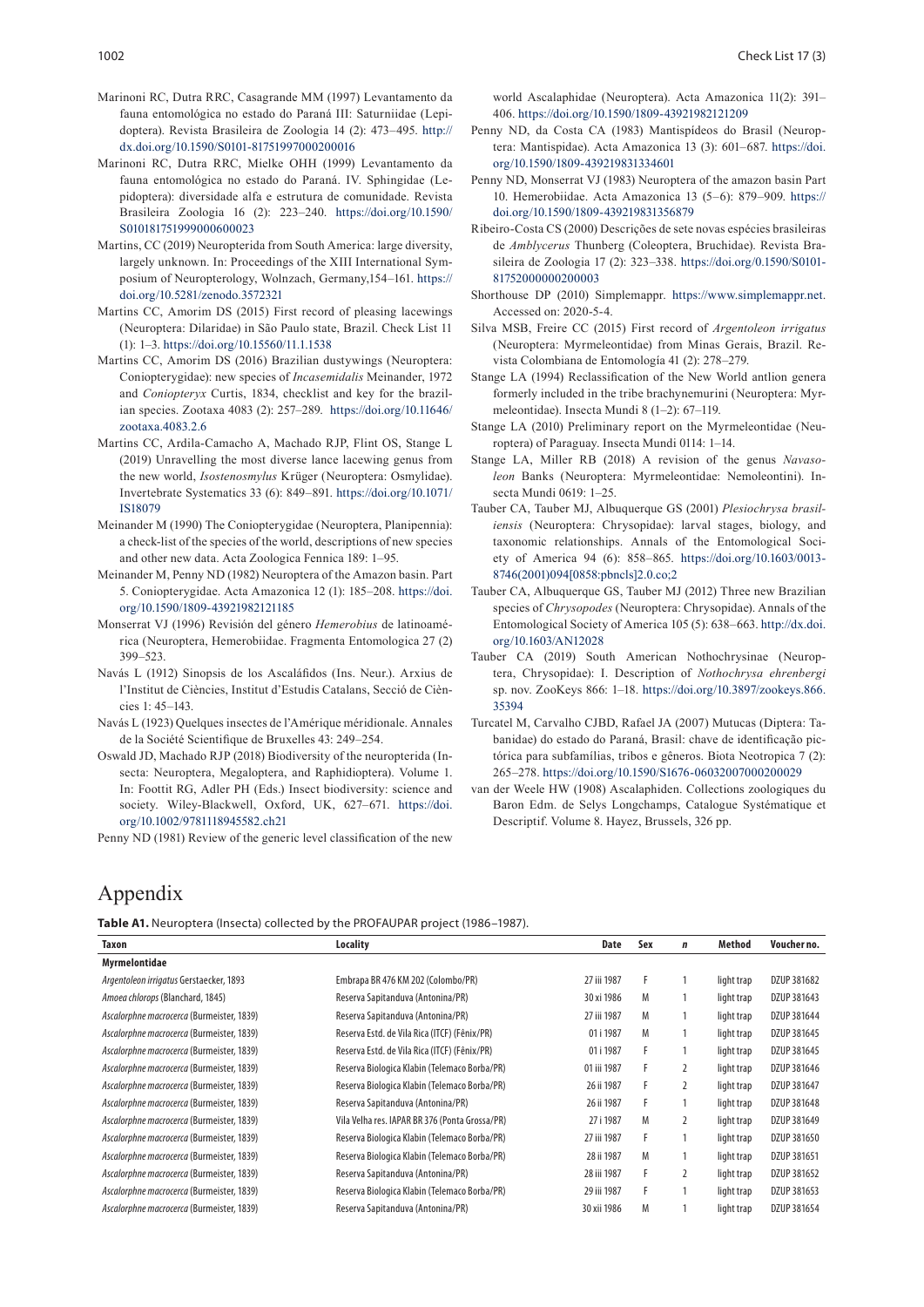|        | ٦       |           |
|--------|---------|-----------|
| $\sim$ | ×<br>۰. | . .<br>۰. |

| Taxon                                            | <b>Locality</b>                                     | <b>Date</b>  | Sex | $\pmb{n}$      | Method     | Voucher no. |
|--------------------------------------------------|-----------------------------------------------------|--------------|-----|----------------|------------|-------------|
| Ascalorphne macrocerca (Burmeister, 1839)        | Reserva Sapitanduva (Antonina/PR)                   | 31 i 1987    | M   | 1              | light trap | DZUP 381655 |
| Ascalorphne macrocerca (Burmeister, 1839)        | Reserva Sapitanduva (Antonina/PR)                   | 32 i 1987    | F   | 1              | light trap | DZUP 381656 |
| Ascalorphne macrocerca (Burmeister, 1839)        | Reserva Biologica Klabin (Telemaco Borba/PR)        | 27 ii 1987   | M   | 1              | light trap | DZUP 381657 |
| Cordulecerus alopecinus (Burmeister, 1839)       | Reserva Estd. de Vila Rica (ITCF) (Fênix/PR)        | 03 xii 1986  | F   | 1              | light trap | DZUP 381658 |
| Haploglenius costatus (Burmeister, 1839)         | Reserva Estd. de Vila Rica (ITCF) (Fênix/PR)        | ? ? 1986     | M   | 1              | light trap | DZUP 381659 |
| Haploglenius costatus (Burmeister, 1839)         | Reserva Estd. de Vila Rica (ITCF) (Fênix/PR)        | ? ? 1987     | F   | 1              | light trap | DZUP 381660 |
| Haploglenius costatus (Burmeister, 1839)         | Vila Velha res. IAPAR BR 376 (Ponta Grossa/PR)      | 01 i 1987    | F   | 1              | light trap | DZUP 381661 |
| Haploglenius costatus (Burmeister, 1839)         | Reserva Estd. de Vila Rica (ITCF) (Fênix/PR)        | 03 xi 1986   | F   | 1              | light trap | DZUP 381662 |
| Haploglenius costatus (Burmeister, 1839)         | Reserva Estd. de Vila Rica (ITCF) (Fênix/PR)        | 04 x 1986    | F   | 1              | light trap | DZUP 381662 |
| Haploglenius costatus (Burmeister, 1839)         | Reserva Biologica Klabin (Telemaco Borba/PR)        | 07 i 1987    | M   | 1              | light trap | DZUP 381663 |
| Haploglenius costatus (Burmeister, 1839)         | Vila Velha res. IAPAR BR 376 (Ponta Grossa/PR)      | 26 i 1987    | F   | 1              | light trap | DZUP 381664 |
| Haploglenius costatus (Burmeister, 1839)         | Vila Velha res. IAPAR BR 376 (Ponta Grossa/PR)      | 27 i 1987    | F   | $\overline{2}$ | light trap | DZUP 381665 |
| Haploglenius costatus (Burmeister, 1839)         | Vila Velha res. IAPAR BR 376 (Ponta Grossa/PR)      | 27 ii 1987   | M   | 1              | light trap | DZUP 381666 |
| Haploglenius costatus (Burmeister, 1839)         | Estan. Agua de Santa Clara (Guarapuava/PR)          | 28 iii 1987  | F   | 1              | light trap | DZUP 381667 |
| Haploglenius costatus (Burmeister, 1839)         | Vila Velha res. IAPAR BR 376 (Ponta Grossa/PR)      | 29 i 1987    | M   | 1              | light trap | DZUP 381668 |
| Haploglenius costatus (Burmeister, 1839)         | Embrapa BR 476 KM 202 (Colombo/PR)                  | 30 i 1987    | M   | 1              | light trap | DZUP 381669 |
| Haploglenius costatus (Burmeister, 1839)         | Serra do Mar BR 277 km 54 (São José dos Pinhais/PR) | 30 i 1987    | F   | 1              | light trap | DZUP 381670 |
| Haploglenius costatus (Burmeister, 1839)         | Vila Velha res. IAPAR BR 376 (Ponta Grossa/PR)      | 30 i 1987    | F   | 1              | light trap | DZUP 381671 |
| Haploglenius costatus (Burmeister, 1839)         | Vila Velha res. IAPAR BR 376 (Ponta Grossa/PR)      | 31 i 1987    | M   | 1              | light trap | DZUP 381672 |
| Haploglenius costatus (Burmeister, 1839)         | Reserva Sapitanduva (Antonina/PR)                   | 28 ii 1987   | F   | 1              | light trap | DZUP 381673 |
| Haploglenius costatus (Burmeister, 1839)         | Reserva Sapitanduva (Antonina/PR)                   | 29 xii 1986  | F   | 1              | light trap | DZUP 381674 |
| Haploglenius costatus (Burmeister, 1839)         | Reserva Estd. de Vila Rica (ITCF) (Fênix/PR)        | 02 xi 1986   | M   | 1              | light trap | DZUP 381675 |
| Haploglenius costatus (Burmeister, 1839)         | Reserva Estd. de Vila Rica (ITCF) (Fênix/PR)        | 02 xii 1986  | F   | 1              | light trap | DZUP 381676 |
| Haploglenius costatus (Burmeister, 1839)         | Reserva Estd. de Vila Rica (ITCF) (Fênix/PR)        | 29 xi 1986   | F   | 2              | light trap | DZUP 381677 |
| Haploglenius costatus (Burmeister, 1839)         | Reserva Estd. de Vila Rica (ITCF) (Fênix/PR)        | 30 xi 1986   | M   | 1              | light trap | DZUP 381678 |
|                                                  |                                                     |              |     |                |            |             |
| Haploglenius costatus (Burmeister, 1839)         | Estan. Agua de Santa Clara (Guarapuava/PR)          | 23 xi 1986   | M   | 1              | light trap | DZUP 381924 |
| Osmylidae                                        |                                                     |              |     |                |            |             |
| Isostenosmylus pulverulentus (Gerstaecker, 1894) | Serra do Mar BR 277 km 54 (São José dos Pinhais/PR) | 02 xii 1986  | M   | 1              | light trap | DZUP 381679 |
| Isostenosmylus pulverulentus (Gerstaecker, 1894) | Serra do Mar BR 277 km 54 (São José dos Pinhais/PR) | 02 xi 1986   | M   | 1              | light trap | DZUP 381680 |
| Isostenosmylus pulverulentus (Gerstaecker, 1894) | Serra do Mar BR 277 km 54 (São José dos Pinhais/PR) | 02 xi 1986   | F   | 1              | light trap | DZUP 381680 |
| Isostenosmylus pulverulentus (Gerstaecker, 1894) | Estan. Agua de Santa Clara (Guarapuava/PR)          | 28 iii 1987  | M   | 1              | light trap | DZUP 381681 |
| <b>Dilaridae</b>                                 |                                                     |              |     |                | light trap |             |
| Nallachius reductus Carpenter, 1947              | Reserva Estd. de Vila Rica (ITCF) (Fênix/PR)        | 02 xii 1986  | M   | $\overline{2}$ | light trap | DZUP 381750 |
| Mantispidae                                      |                                                     |              |     |                |            |             |
| Anchieta fumosella (Westwood, 1867)              | Vila Velha res. IAPAR BR 376 (Ponta Grossa/PR)      | 01 i 1987    | M   | 1              | light trap | DZUP 381683 |
| Anchieta fumosella (Westwood, 1867)              | Vila Velha res. IAPAR BR 376 (Ponta Grossa/PR)      | 02 i 1987    | M   | 1              | light trap | DZUP 381684 |
| Zeugomantispa virescens (Rambur, 1842)           | Fazenda Monte Verde (Jundiaí do Sul/PR)             | 04 viii 1986 | F   | 1              | light trap | DZUP 381685 |
| Zeugomantispa virescens (Rambur, 1842)           | Fazenda Monte Verde (Jundiaí do Sul/PR)             | 21 iii 1987  | M   | 1              | light trap | DZUP 381686 |
| Zeugomantispa virescens (Rambur, 1842)           | Fazenda Monte Verde (Jundiaí do Sul/PR)             | 27 iii 1987  | M   | 2              | light trap | DZUP 381687 |
| Zeugomantispa virescens (Rambur, 1842)           | Estan. Agua de Santa Clara (Guarapuava/PR)          | 28 ii 1987   | M   | 1              | light trap | DZUP 381688 |
| Zeugomantispa virescens (Rambur, 1842)           | Fazenda Monte Verde (Jundiaí do Sul/PR)             | 29 iii 1987  | F   | $\overline{2}$ | light trap | DZUP 381689 |
| Zeugomantispa virescens (Rambur, 1842)           | Vila Velha res. IAPAR BR 376 (Ponta Grossa/PR)      | 30 i 1987    | M   | 1              | light trap | DZUP 381690 |
| Zeugomantispa virescens (Rambur, 1842)           | Reserva Sapitanduva (Antonina/PR)                   | 31 i 1987    | Μ   | 1              | light trap | DZUP 381691 |
| Hemerobiidae                                     |                                                     |              |     |                |            |             |
| Hemerobius sp. Linnaeus, 1758                    | Vila Velha res. IAPAR BR 376 (Ponta Grossa/PR)      | 27 ii 1987   | Μ   | 5              | light trap | DZUP 381692 |
| Hemerobius sp. Linnaeus, 1758                    | Vila Velha res. IAPAR BR 376 (Ponta Grossa/PR)      | 27 ii 1987   | F   | 7              | light trap | DZUP 381692 |
| Hemerobius sp. Linnaeus, 1758                    | Vila Velha res. IAPAR BR 376 (Ponta Grossa/PR)      | 01 i 1987    | M   | 4              | light trap | DZUP 381693 |
| Hemerobius sp. Linnaeus, 1758                    | Vila Velha res. IAPAR BR 376 (Ponta Grossa/PR)      | 02 i 1987    | M   | 5              | light trap | DZUP 381694 |
| Hemerobius sp. Linnaeus, 1758                    | Vila Velha res. IAPAR BR 376 (Ponta Grossa/PR)      | 02 i 1987    | F   | 2              | light trap | DZUP 381694 |
| Hemerobius sp. Linnaeus, 1758                    | Serra do Mar BR 277 km 54 (São José dos Pinhais/PR) | 02 xii 1986  | F   | 2              | light trap | DZUP 381695 |
| Hemerobius sp. Linnaeus, 1758                    | Embrapa BR 476 KM 202 (Colombo/PR)                  | 03 viii 1986 | F   | 1              | light trap | DZUP 381696 |
| Hemerobius sp. Linnaeus, 1758                    | Vila Velha res. IAPAR BR 376 (Ponta Grossa/PR)      | 04 xi 1986   | M   | 4              | light trap | DZUP 381697 |
| Hemerobius sp. Linnaeus, 1758                    | Vila Velha res. IAPAR BR 376 (Ponta Grossa/PR)      | 04 xi 1986   | F   | 1              | light trap | DZUP 381697 |
| Hemerobius sp. Linnaeus, 1758                    | Vila Velha res. IAPAR BR 376 (Ponta Grossa/PR)      | 27 ii 1987   | M   | 5              | light trap | DZUP 381698 |
| Hemerobius sp. Linnaeus, 1758                    | Vila Velha res. IAPAR BR 376 (Ponta Grossa/PR)      | 27 ii 1987   | F   | 7              | light trap | DZUP 381698 |
| Hemerobius sp. Linnaeus, 1758                    | Vila Velha res. IAPAR BR 376 (Ponta Grossa/PR)      | 30 i 1987    | F   | 1              | light trap | DZUP 381699 |
| Hemerobius sp. Linnaeus, 1758                    | Vila Velha res. IAPAR BR 376 (Ponta Grossa/PR)      | 31 i 1987    | F   | 2              | light trap | DZUP 381699 |
| Hemerobius sp. Linnaeus, 1758                    | Fazenda Monte Verde (Jundiaí do Sul/PR)             | 31 iii 1987  | F   | 1              | light trap | DZUP 381700 |
| Nusalala sp. Navás, 1913                         | Vila Velha res. IAPAR BR 376 (Ponta Grossa/PR)      | 27 ii 1987   | M   | 1              | light trap | DZUP 381701 |
| Nusalala sp. Navás, 1913                         | Embrapa BR 476 KM 202 (Colombo/PR)                  | 01 xi 1986   | F   | 1              | light trap | DZUP 381702 |
| Nusalala sp. Navás, 1913                         | Embrapa BR 476 KM 202 (Colombo/PR)                  | 03 viii 1986 | M   | 1              | light trap | DZUP 381703 |
| Nusalala sp. Navás, 1913                         | Vila Velha res. IAPAR BR 376 (Ponta Grossa/PR)      | 27 ii 1987   | M   | 1              | light trap | DZUP 381704 |
| Nusalala sp. Navás, 1913                         | Fazenda Monte Verde (Jundiaí do Sul/PR)             | 27 iii 1987  | F   | 1              | light trap | DZUP 381705 |
|                                                  |                                                     |              |     |                |            |             |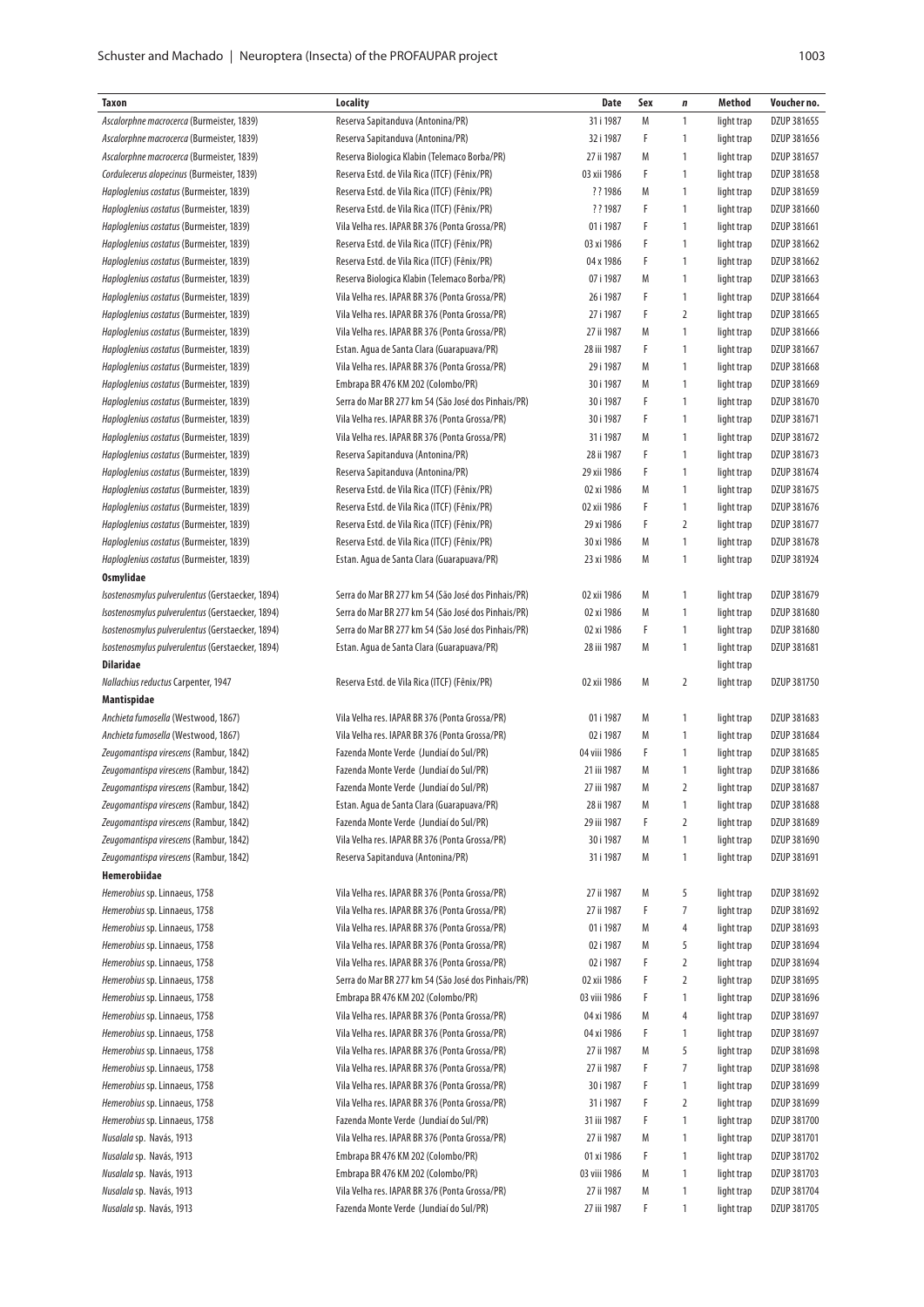| Taxon                                               | Locality                                            | Date        | Sex | n              | Method     | Voucher no. |
|-----------------------------------------------------|-----------------------------------------------------|-------------|-----|----------------|------------|-------------|
| Nusalala sp. Navás, 1913                            | Fazenda Monte Verde (Jundiaí do Sul/PR)             | 29 iii 1987 | F   | $\mathbf{1}$   | light trap | DZUP 381706 |
| Sympherobius sp. Banks, 1905                        | Embrapa BR 476 KM 202 (Colombo/PR)                  | 27 iii 1987 | М   | $\mathbf{1}$   | light trap | DZUP 381707 |
| Coniopterygidae                                     |                                                     |             |     |                |            |             |
| Coniopteryx sp. Curtis, 1834                        | Serra do Mar BR 277 km 54 (São José dos Pinhais/PR) | 04 xi 1986  | F   | $\mathbf{1}$   | light trap | DZUP 381708 |
| Coniopteryx (Scotoconiopteryx) tucumana Navás, 1930 | Serra do Mar BR 277 km 54 (São José dos Pinhais/PR) | 02 xii 1986 | F   | 1              | light trap | DZUP 381709 |
| Coniopteryx (Scotoconiopteryx) tucumana Navás, 1930 | Serra do Mar BR 277 km 54 (São José dos Pinhais/PR) | 02 xii 1986 | М   | 1              | light trap | DZUP 381709 |
| Sisyridae                                           |                                                     |             |     |                |            |             |
| Climacia insolita Flint, 1998                       | Estan. Agua de Santa Clara (Guarapuava/PR)          | 29 xi 1986  | Μ   | $\overline{7}$ | light trap | DZUP 381710 |
| Climacia insolita Flint, 1998                       | Estan. Agua de Santa Clara (Guarapuava/PR)          | 29 xi 1986  | F   | 12             | light trap | DZUP 381710 |
| Climacia insolita Flint, 1998                       | Estan. Agua de Santa Clara (Guarapuava/PR)          | 02 xi 1986  | М   | 22             | light trap | DZUP 381712 |
| Climacia insolita Flint, 1998                       | Estan. Agua de Santa Clara (Guarapuava/PR)          | 02 xi 1986  | F   | 17             | light trap | DZUP 381712 |
| Climacia insolita Flint, 1998                       | Reserva Biologica Klabin (Telemaco Borba/PR)        | 31 x 1986   | М   | $\mathbf{1}$   | light trap | DZUP 381925 |
| Climacia insolita Flint, 1998                       | Reserva Biologica Klabin (Telemaco Borba/PR)        | 31 x 1986   | F   | $\mathbf{1}$   | light trap | DZUP 381925 |
| Climacia triplehorni Flint, 1998                    | Vila Velha res. IAPAR BR 376 (Ponta Grossa/PR)      | 04 xi 1986  | M   | $\mathbf{1}$   | light trap | DZUP 381926 |
| Climacia triplehorni Flint, 1998                    | Vila Velha res. IAPAR BR 376 (Ponta Grossa/PR)      | 04 xi 1986  | F   | $\mathbf{1}$   | light trap | DZUP 381926 |
| Climacia triplehorni Flint, 1998                    | Reserva Biologica Klabin (Telemaco Borba/PR)        | 27 iii 1987 | F   | $\mathbf{1}$   | light trap | DZUP 381927 |
| Climacia triplehorni Flint, 1998                    | Estan. Agua de Santa Clara (Guarapuava/PR)          | 04 xi 1986F | F   | $\mathbf{1}$   | light trap | DZUP 381928 |
| Climacia triplehorni Flint, 1998                    | Estan. Agua de Santa Clara (Guarapuava/PR)          | 04 xi 1986F | М   | 4              | light trap | DZUP 381928 |
| Climacia triplehorni Flint, 1998                    | Reserva Biologica Klabin (Telemaco Borba/PR)        | 31 x 1986   | F   | $\mathbf{1}$   | light trap | DZUP 381929 |
| Climacia triplehorni Flint, 1998                    | Reserva Biologica Klabin (Telemaco Borba/PR)        | 31 x 1986   | М   | $\mathbf{1}$   | light trap | DZUP 381929 |
| Climacia triplehorni Flint, 1998                    | Reserva Biologica Klabin (Telemaco Borba/PR)        | 05 x 1986   | F   | 2              | light trap | DZUP 381930 |
| Sisyra apicalis Banks, 1908                         | Estan. Agua de Santa Clara (Guarapuava/PR)          | 02 xii 1986 | М   | $\mathbf{1}$   | light trap | DZUP 381711 |
| Sisyra apicalis Banks, 1908                         | Estan. Agua de Santa Clara (Guarapuava/PR)          | 31 iii 1987 | M   | $\mathbf{1}$   | light trap | DZUP 381931 |
| Sisyra apicalis Banks, 1908                         | Reserva Biologica Klabin (Telemaco Borba/PR)        | 05 x 1986   | Μ   | $\mathbf{1}$   | light trap | DZUP 381932 |
| Sisyra apicalis Banks, 1908                         | Reserva Biologica Klabin (Telemaco Borba/PR)        | 05 x 1986   | F   | 1              | light trap | DZUP 381932 |
| Chrysopidae                                         |                                                     |             |     |                |            |             |
| Asthenochrysa sp. Adams & Penny, 1992               | Reserva Estd. de Vila Rica (ITCF) (Fênix/PR)        | 02 xi 1986  | F   | $\mathbf{1}$   | light trap | DZUP 381713 |
| Chrysoperla sp. Steinmann, 1964                     | Vila Velha res. IAPAR BR 376 (Ponta Grossa/PR)      | 30 i 1987   | M   | $\overline{2}$ | light trap | DZUP 381714 |
| Chrysoperla sp. Steinmann, 1964                     | Vila Velha res. IAPAR BR 376 (Ponta Grossa/PR)      | 02 i 1987   | F   | $\mathbf{1}$   | light trap | DZUP 381715 |
| Chrysoperla sp. Steinmann, 1964                     | Vila Velha res. IAPAR BR 376 (Ponta Grossa/PR)      | 02 i 1987   | М   | 3              | light trap | DZUP 381715 |
| Chrysoperla sp. Steinmann, 1964                     | Vila Velha res. IAPAR BR 376 (Ponta Grossa/PR)      | 27 i 1987   | M   | $\overline{2}$ | light trap | DZUP 381716 |
| Chrysoperla sp. Steinmann, 1964                     | Vila Velha res. IAPAR BR 376 (Ponta Grossa/PR)      | 01 i 1987   | M   | $\mathbf{1}$   | light trap | DZUP 381717 |
| Chrysopini sp. Schneider, 1851                      | Reserva Estd. de Vila Rica (ITCF) (Fênix/PR)        | 28 iii 1987 | F   | $\mathbf{1}$   | light trap | DZUP 381718 |
| Chrysopini sp. Schneider, 1851                      | Estan. Agua de Santa Clara (Guarapuava/PR)          | 29 xi 1986  | F   | $\mathbf{1}$   | light trap | DZUP 381719 |
| Chrysopini sp. Schneider, 1851                      | Serra do Mar BR 277 km 54 (São José dos Pinhais/PR) | 02 xii 1986 | F   | $\mathbf{1}$   | light trap | DZUP 381720 |
| Chrysopini sp. Schneider, 1851                      | Reserva Biologica Klabin (Telemaco Borba/PR)        | 29 iii 1987 | F   | $\mathbf{1}$   | light trap | DZUP 381721 |
| Chrysopini sp. Schneider, 1851                      | Reserva Biologica Klabin (Telemaco Borba/PR)        | 01 xi 1986  | F   | $\mathbf{1}$   | light trap | DZUP 381722 |
| Chrysopini sp. Schneider, 1851                      | Reserva Estd. de Vila Rica (ITCF) (Fênix/PR)        | ? xi 1986   | F   | $\mathbf{1}$   | light trap | DZUP 381723 |
| Chrysopini sp. Schneider, 1851                      | Reserva Estd. de Vila Rica (ITCF) (Fênix/PR)        | 02 xi 1986  | F   | 4              | light trap | DZUP 381723 |
| Chrysopini sp. Schneider, 1851                      | Serra do Mar br 277 km 54 (São José dos Pinhais/PR) | 04 xi 1986  | F   | 5              | light trap | DZUP 381724 |
| Chrysopini sp. Schneider, 1851                      | Fazenda Monte Verde (Jundiaí do Sul/PR)             | 29 iii 1987 | F   | 1              | light trap | DZUP 381725 |
| Chrysopini sp. Schneider, 1851                      | Vila Velha res. IAPAR BR 376 (Ponta Grossa/PR)      | 04 xi 1986  | F   | $\mathbf{1}$   | light trap | DZUP 381726 |
| Chrysopini sp. Schneider, 1851                      | Reserva Estd. de Vila Rica (ITCF) (Fênix/PR)        | 02 xi 1986  | F   | 4              | light trap | DZUP 381734 |
| Chrysopini sp. Schneider, 1851                      | Serra do Mar BR 277 km 54 (São José dos Pinhais/PR) | 04 xi 1986  | М   | $\mathbf{1}$   | light trap | DZUP 381736 |
| Chrysopini sp. Schneider, 1851                      | Reserva Estd. de Vila Rica (ITCF) (Fênix/PR)        | 02 xi 1986  | M   | $\mathbf{1}$   | light trap | DZUP 381737 |
| Chrysopodes sp. Navás, 1913                         | Estan. Agua de Santa Clara (Guarapuava/PR)          | 28 ii 1987  | F   | $\mathbf{1}$   | light trap | DZUP 381727 |
| Chrysopodes sp. Navás, 1913                         | Reserva Estd. de Vila Rica (ITCF) (Fênix/PR)        | 02 xi 1986  | F   | $\mathbf{1}$   | light trap | DZUP 381728 |
| Chrysopodes sp. Navás, 1913                         | Fazenda Monte Verde (Jundiaí do Sul/PR)             | 27 iii 1987 | М   | $\mathbf{1}$   | light trap | DZUP 381729 |
| Chrysopodes sp. Navás, 1913                         | Vila Velha res. IAPAR BR 376 (Ponta Grossa/PR)      | 04 xi 1986  | F   | $\mathbf{1}$   | light trap | DZUP 381730 |
| Chrysopodes (Chrysopodes) sp. Navás, 1913           | Estan. Aqua de Santa Clara (Guarapuava/PR)          | 02 xii 1986 | Μ   | $\mathbf{1}$   | light trap | DZUP 381731 |
| Chrysopodes (Chrysopodes) sp. Navás, 1913           | Serra do Mar BR 277 km 54 (São José dos Pinhais/PR) | 03 xi 1986  | F   | $\mathbf{1}$   | light trap | DZUP 381732 |
| Chrysopodes (Chrysopodes) sp. Navás, 1913           | Reserva Estd. de Vila Rica (ITCF) (Fênix/PR)        | 02 xi 1986  | Μ   | $\mathbf{1}$   | light trap | DZUP 381733 |
| Chrysopodes (Chrysopodes) sp. Navás, 1913           | Reserva Estd. de Vila Rica (ITCF) (Fênix/PR)        | 02 xi 1986  | М   | $\mathbf{1}$   | light trap | DZUP 381734 |
| Nacarina sagitta de Freitas & Penny, 2001           | Reserva Biologica Klabin (Telemaco Borba/PR)        | 29 iii 1987 | Μ   | $\mathbf{1}$   | light trap | DZUP 381738 |
| Nacarina sagitta de Freitas & Penny, 2001           | Reserva Estd. de Vila Rica (ITCF) (Fênix/PR)        | 04 x 1986   | F   | $\mathbf{1}$   | light trap | DZUP 381739 |
| Nacarina sagitta de Freitas & Penny, 2001           | Reserva Estd. de Vila Rica (ITCF) (Fênix/PR)        | 29 xi 1986  | Μ   | $\mathbf{1}$   | light trap | DZUP 381740 |
| Nacarina sagitta de Freitas & Penny, 2001           | Reserva Estd. de Vila Rica (ITCF) (Fênix/PR)        | ? xi 1986   | F   | $\mathbf{1}$   | light trap | DZUP 381741 |
| Nacarina sagitta de Freitas & Penny, 2001           | Reserva Estd. de Vila Rica (ITCF) (Fênix/PR)        | 02 xi 1986  | Μ   | 2              | light trap | DZUP 381742 |
| Nacarina sagitta de Freitas & Penny, 2001           | Reserva Estd. de Vila Rica (ITCF) (Fênix/PR)        | 02 xi 1986  | F   | $\mathbf{1}$   | light trap | DZUP 381742 |
| Plesiochrysa brasiliensis (Schneider, 1851)         | Reserva Estd. de Vila Rica (ITCF) (Fênix/PR)        | 02 xi 1986  | Μ   | $\mathbf{1}$   | light trap | DZUP 381737 |
| Plesiochrysa brasiliensis (Schneider, 1851)         | Vila Velha res. IAPAR BR 376 (Ponta Grossa/PR)      | 01 i 1987   | M   | $\mathbf{1}$   | light trap | DZUP 381735 |
| Plesiochrysa sp. Adams, 1982                        | Serra do Mar BR 277 km 54 (São José dos Pinhais/PR) | 04 xi 1986  | M   | $\mathbf{1}$   | light trap | DZUP 381743 |
| Plesiochrysa sp. Adams, 1982                        | Reserva Estd. de Vila Rica (ITCF) (Fênix/PR)        | 02 xi 1986  | F   | $\mathbf{1}$   | light trap | DZUP 381744 |
|                                                     |                                                     |             |     |                |            |             |